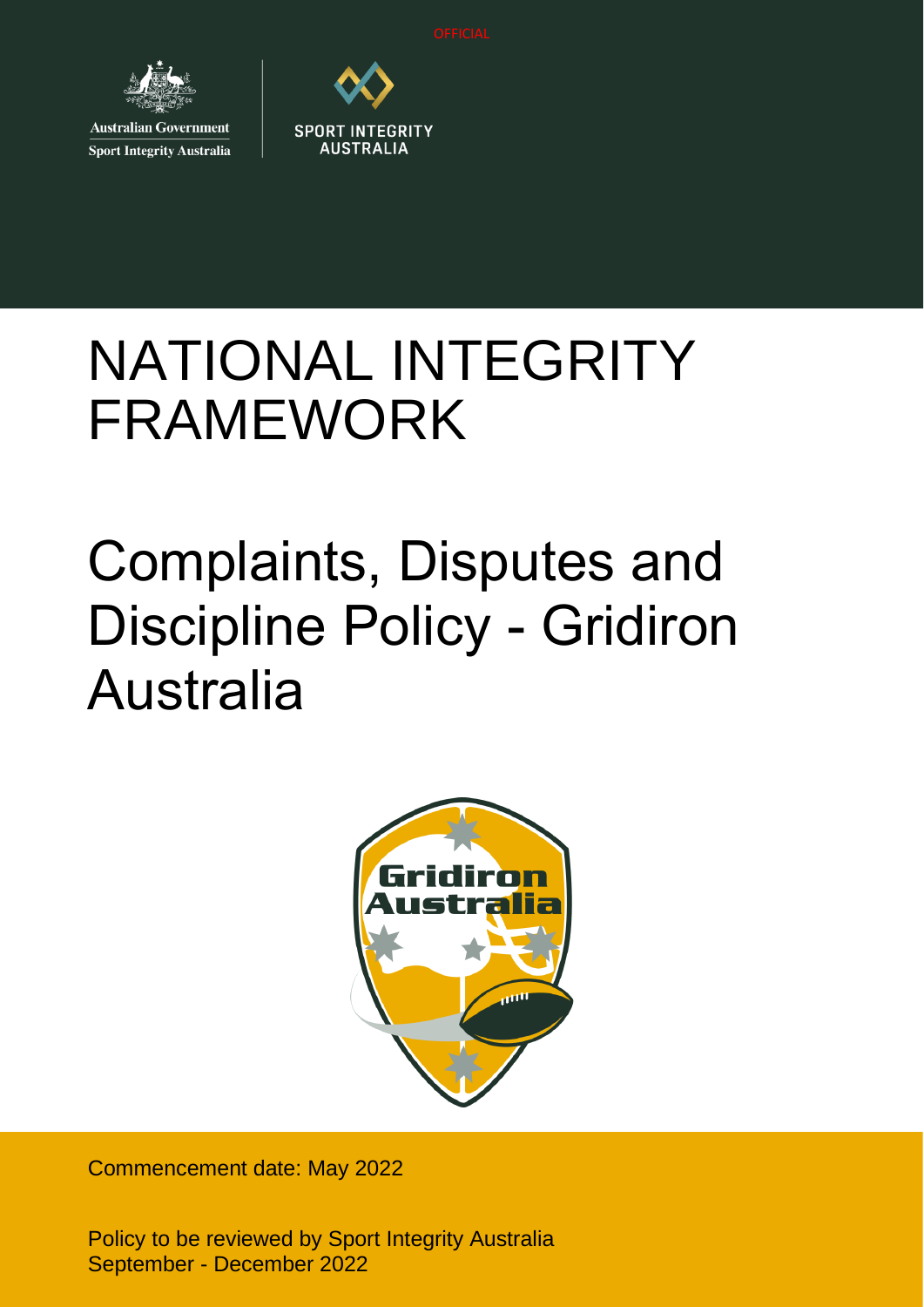# **TABLE OF CONTENTS**

| 1.             | <b>Introduction</b>                                                        | 1              |
|----------------|----------------------------------------------------------------------------|----------------|
| 2.             | <b>Definitions</b>                                                         | 1              |
| 3 <sub>1</sub> | <b>Preliminary Matters</b>                                                 | 3              |
| 3.1            | What is a Complaint?                                                       | 3              |
| 3.2            | What is an Alleged Breach?                                                 | 3              |
| 3.3            | What is not an Alleged Breach?                                             | 3              |
| 3.4            | Who can be a Complainant?                                                  | 3              |
| 3.5            | Who can be a Respondent?                                                   | 3              |
| 3.6            | Standard of Proof                                                          | 3              |
| 3.7            | Confidentiality                                                            | 3              |
| 3.8            | Public disclosure of Sanctions                                             | 5              |
| 3.9            | Failure to cooperate                                                       | 5              |
| 3.10           | <b>Vulnerable Persons</b>                                                  | 5              |
| 3.11           | Appointment of Gridiron Australia Complaint Manager                        | 5              |
| 3.12           | Time limits                                                                | 6              |
| 3.13           | Management of Complaints                                                   | 6              |
| 4.             | <b>How to Make a Complaint</b>                                             | 6              |
| 4.1            | Submitting a Complaint                                                     | 6              |
| 4.2            | Withdrawing a Complaint                                                    | 6              |
| 5.             | <b>Complaint Assessment</b>                                                | $6\phantom{1}$ |
| 5.1            | Initial Threshold Questions/ Determining whether the Complaint is in-scope | 6              |
| 5.2            | Notification to Parties                                                    | 7              |
| 5.3            | Assessment                                                                 | 8              |
| 5.4            | <b>External Referral</b>                                                   | 8              |
| 5.5            | Referral to Alternative Dispute Resolution                                 | 8              |
| 5.6            | <b>Provisional Action</b>                                                  | 9              |
| 5.7            | Unreasonable demands/behaviours                                            | 10             |
| 6.             | <b>Assessment Findings and Determination</b>                               | 10             |
| 6.1            | Findings and Determination of Sport Integrity Australia                    | 10             |
| 6.2            | Gridiron Australia to manage Resolution Process                            | 10             |
| 7.             | <b>Resolution Process</b>                                                  | 11             |
| 7.1            | No Further Action                                                          | 11             |
| 7.2            | <b>Breach Notice</b>                                                       | 11             |
| 7.3            | Resolution without a hearing                                               | 11             |
| 7.4            |                                                                            | 12             |
|                | Referral to a hearing                                                      |                |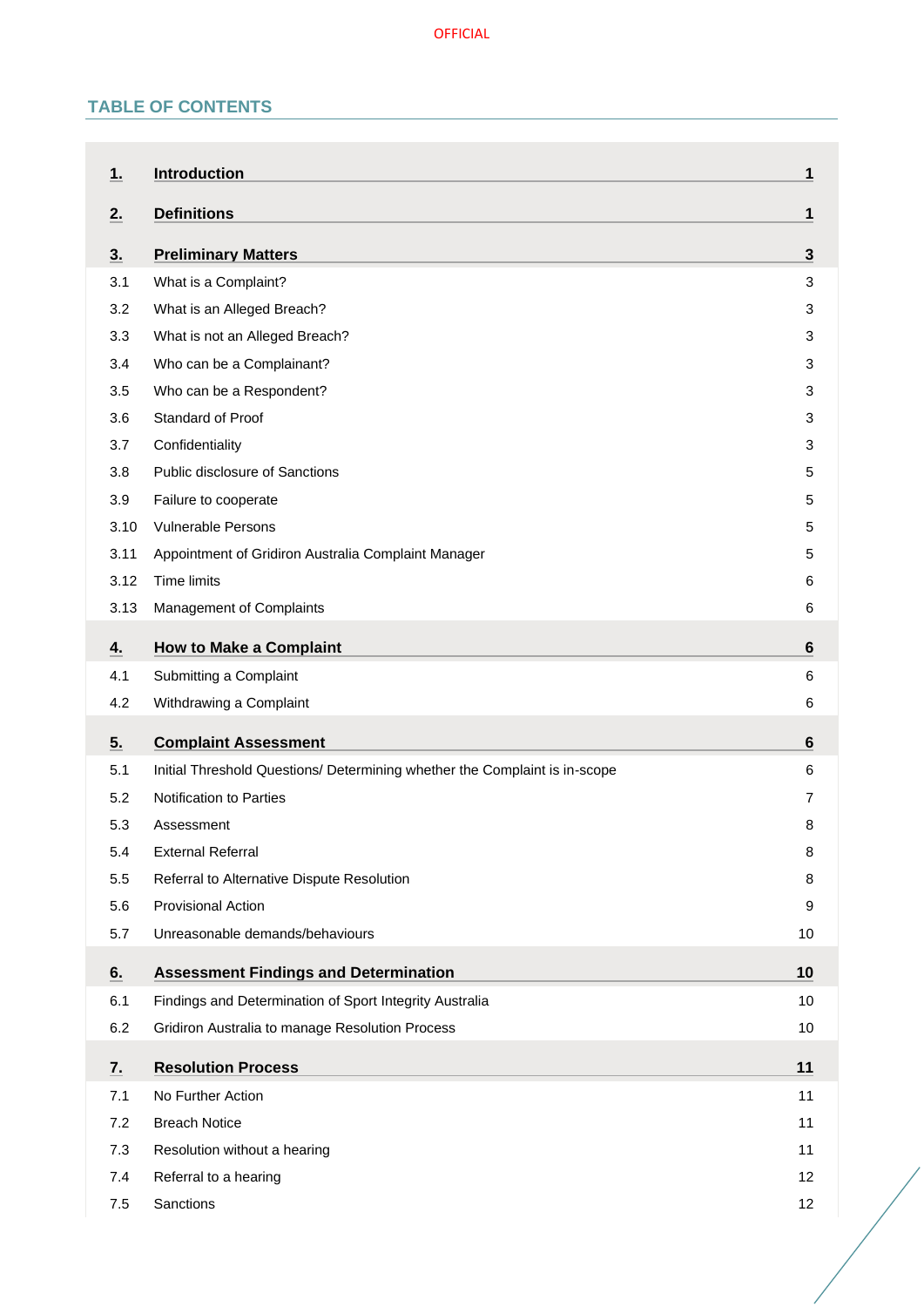| 8.                                                      | <b>Hearing Tribunals</b>                               | 13 |
|---------------------------------------------------------|--------------------------------------------------------|----|
| 8.1                                                     | Arbitration in the NST                                 | 13 |
| 8.2                                                     | Internal Hearing Tribunal                              | 13 |
| 8.3                                                     | Parties and right to attend hearings                   | 13 |
| 8.4                                                     | Notification of Hearing Tribunal decision              | 13 |
| 9.                                                      | <b>Appeals</b>                                         | 14 |
| 9.1                                                     | Decisions subject to appeal                            | 14 |
| 9.2                                                     | Persons entitled to appeal                             | 14 |
| 9.3                                                     | Grounds of appeal                                      | 14 |
| 9.4                                                     | Notice of appeal                                       | 14 |
| 9.5                                                     | Appeals in the NST Appeals Division                    | 15 |
| 9.6                                                     | Internal Appeals Tribunal                              | 15 |
| 9.7                                                     | Determination for Appeal Tribunal                      | 15 |
| 9.8                                                     | Notification of Appeal Tribunal decision               | 15 |
| 10.                                                     | <b>Finalising Complaints</b>                           | 15 |
| 10.1                                                    | <b>Finalisation of Resolution Process</b>              | 15 |
| 10.2                                                    | Notification of outcome and implementation of Sanction | 16 |
| 10.3                                                    | Recording Decisions and Outcomes                       | 16 |
| 11.                                                     | <b>Interpretation &amp; Other Information</b>          | 16 |
| 11.1                                                    | Commencement                                           | 16 |
| 11.2                                                    | Prior complaints                                       | 16 |
| 11.3                                                    | Requirements for Gridiron Organisations                | 16 |
| 11.4                                                    | Interpretation                                         | 16 |
| 11.5                                                    | Amendment                                              | 17 |
| <b>SCHEDULE 1 - Internal Hearing Tribunal Procedure</b> |                                                        |    |
| 18<br>22                                                |                                                        |    |
| <b>SCHEDULE 2 - Internal Appeals Tribunal Procedure</b> |                                                        |    |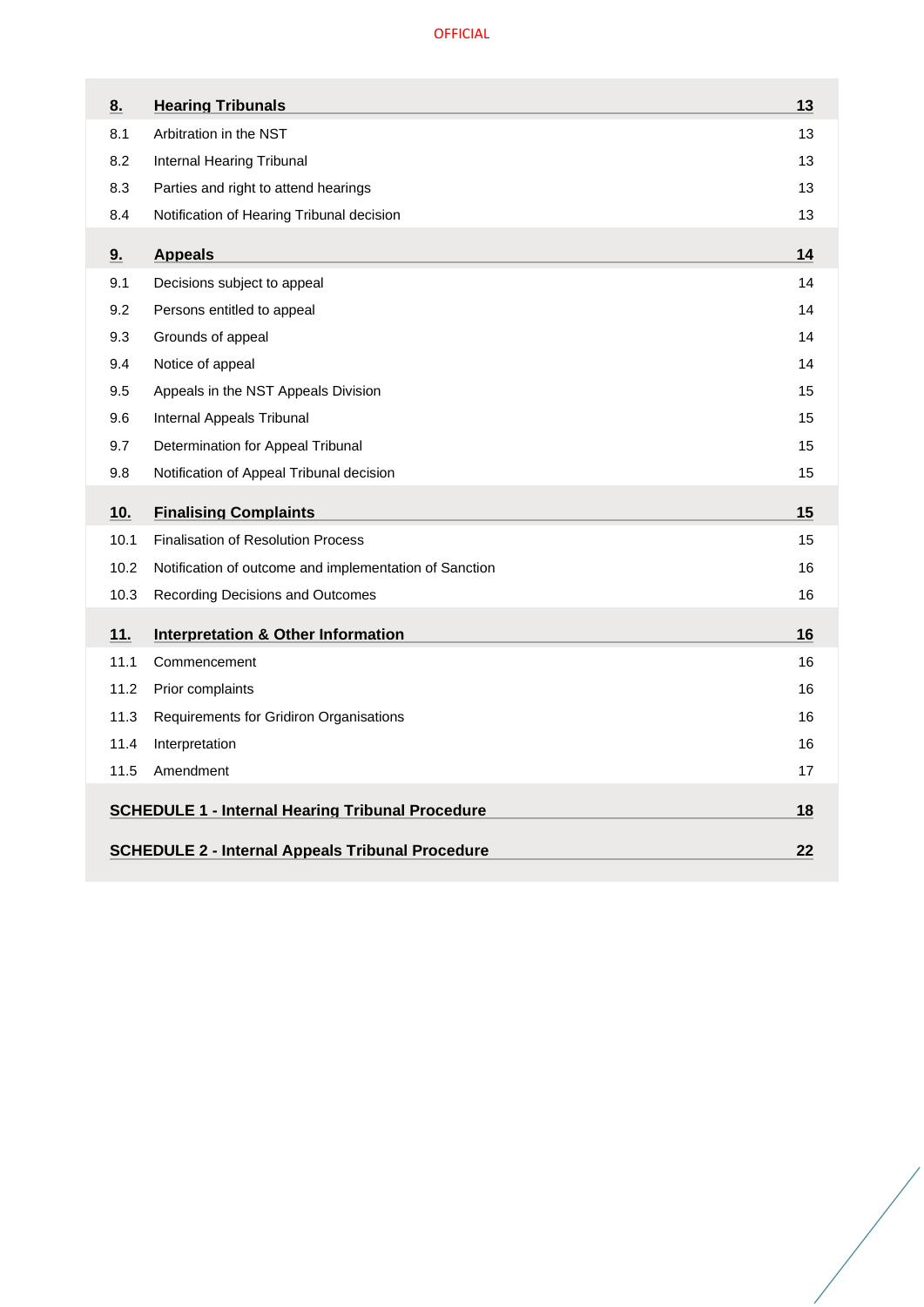# <span id="page-3-0"></span>**1. Introduction**

The Complaints, Disputes and Discipline Policy:

- is a collaboration between Gridiron Australia, Sport Integrity Australia and the National Sports Tribunal that will provide an independent, transparent, and fair complaint management system for all involved in Gridiron.
- sets out the process for resolving complaints and disciplinary action arising from an individual or organisation engaging in prohibited conduct under the National Integrity Framework and associated integrity policies including child safeguarding, member protection, competition manipulation, sports wagering and misuse of drugs and medicine.
- only manages complaints in relation to the National Integrity Framework and does not manage complaints in relation to eligibility and selection, competition-related rules, personal grievances, code of conduct or governance matters.

The Complaints, Disputes and Discipline Policy has been designed to ensure sport integrity related complaints are dealt with efficiently and effectively and that all involved in Gridiron have confidence that prohibited conduct will be managed via the most appropriate resolution and discipline mechanism.

# <span id="page-3-1"></span>**2. Definitions**

**Alleged Breach** has the meaning given in clause [3.2.](#page-5-2)

**Alternative Dispute Resolution** is a collective term for processes, such as mediation, to resolve disputes without the need for litigation that will be applied to resolve the alleged breach in accordance with clause [5.5.](#page-10-2)

**Appeals Tribunal** means the appeals tribunal established under clause [9,](#page-16-0) being either the NST Appeals Division or an Internal Tribunal as provided in this Policy.

**Arbitration** means the hearing and binding determination of a dispute conducted by a Hearings Tribunal or Appeals Tribunal.

**Complaint** means a formal notification of a complaint relating to Prohibited Conduct by a Respondent of an Eligible Policy.

**Complaints Process** means the process of handling and resolving a Complaint under this Policy from the point where the Complaint is received to the finalisation of the Resolution Process.

**Complainant** means a person who or an organisation which makes a Complaint about an Alleged Breach by a Respondent in accordance with this Policy.

**Disciplinary Action** means disciplinary action as set out in the Resolution Process.

**Eligible Policies** means the following Gridiron Australia sports integrity-related policies adopted under the National Integrity Framework:

- (a) Child Safeguarding Policy;
- (b) Competition Manipulation and Sport Wagering Policy;
- (c) Improper Use of Drugs and Medicine Policy;
- (d) Member Protection Policy; and
- (e) National Integrity Framework.

**Employment Matter** means a Complaint directly relating to allegations concerning an Employee acting in the course of their employment duties.

**Hearings Tribunal** means the first instance tribunal established under clause [8.1,](#page-15-1) being either the NST General Division or an Internal Tribunal as provided in this Policy.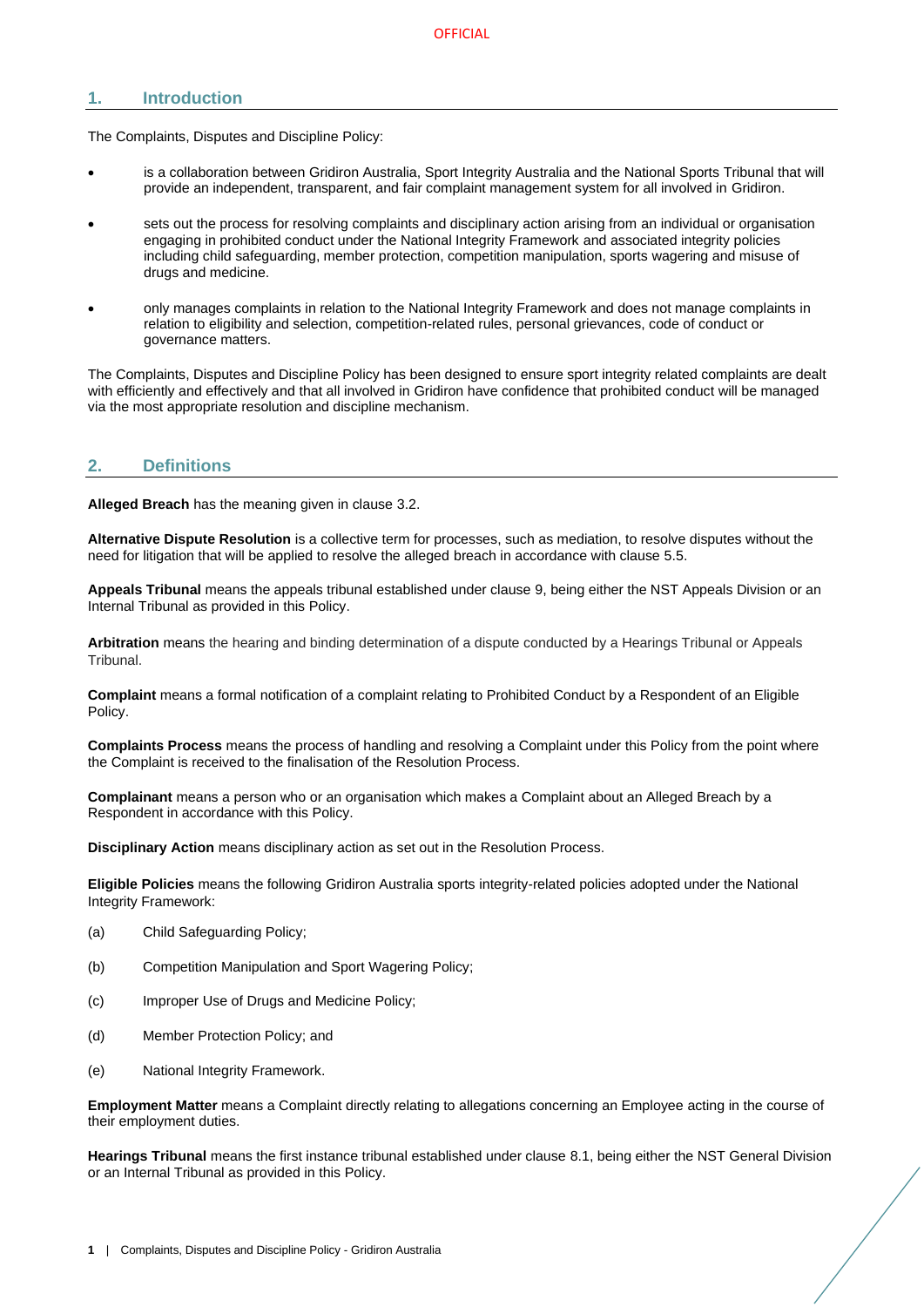#### **OFFICIAL**

**Legal Practitioner** is a person holding a current practising certificate as a lawyer or barrister in any Australian jurisdiction.

**Gridiron Australia Complaint Manager** means the person appointed by Gridiron Australia under clause [3.11](#page-7-3) to manage Complaints under this Policy.

**NST** means the National Sports Tribunal.

**NST Eligible Matter** means an Alleged Breach that is a kind of dispute<sup>1</sup> that falls within the jurisdiction of the NST.

**NST Excluded Matter** means an Alleged Breach that is a kind of dispute that is expressly excluded from the NST's jurisdiction.

**NST Legislation** means the *National Sports Tribunal Act 2019* (Cth) (**NST Act**) and all legislative and notifiable instruments adopted under the NST Act<sup>2</sup>.

**Personal Grievance** means any form of grievance between two or more people (including individuals and bodies corporate) that does not concern or allege a breach of an Eligible Policy.

**Policy** means this Complaints, Disputes and Discipline Policy, including any schedules and annexures.

**Prohibited Conduct** means conduct described as such in an Eligible Policy.

**Provisional Action** has the meaning given in clause [5.6.](#page-11-0)

Protected Disclosure means, where a Sport Organisation is a "regulated entity"<sup>3</sup> under the whistleblower laws<sup>4</sup> in the *Corporations Act 2001* (Cth), a disclosure of information to the Sport Organisation that qualifies for protection under those laws<sup>5</sup>.

**Relevant Organisation** has the meaning given in the National Integrity Framework.

**Relevant Person** has the meaning given in the National Integrity Framework.

**Resolution Process** means the chosen process for resolving an Alleged Breach under this Policy, including a Breach Offer.

**Respondent** means the person/s or organisation/s against whom a Complaint has been made.

**Sanction** means a sanction imposed on a Respondent for breaching an Eligible Policy in accordance with clause [7.5.](#page-14-1)

**Gridiron** means the sport of American Football, as governed by the Gridiron Australia and/or IFAF from time to time.

**Sport Integrity Australia** means the non-corporate Commonwealth entity of that name established by the *Sport Integrity Australia Act 2020* (Cth).

**Gridiron Organisation** has the meaning given in the National Integrity Framework**.**

**Vulnerable Person** means a person who is (a) under the age of 18; or (b) aged 18 or over, but is or may be unable to take care of themselves, or is unable to protect themselves against harm or exploitation, by reason of age, illness, trauma or disability, or any other reason.

**Whistleblower Policy** means a policy which is compliant with the requirements of section 1317AI (1) of the *Corporations Act 2001* (Cth).

 $\overline{\phantom{a}}$ 

<sup>&</sup>lt;sup>1</sup> See NST Legislation for more information.

<sup>2</sup> Such as the *National Sports Tribunal Rule 2020* (Cth), *National Sports Tribunal (Practice and Procedure) Determination 2020* (Cth), *National Sports Tribunal Act 2019 - Principles for Allocating a Member to a Dispute 2020* (Cth), or such other legislative instruments issued under the NST Act from time to time.

<sup>3</sup> Refer to section 1317AAB of the *[Corporations Act 2001](https://www.legislation.gov.au/Details/C2020C00093/Html/Volume_5#_Toc33706032)* (Cth).

<sup>4</sup> As above, Part 9.4AAA.

<sup>5</sup> As above, s 1317AA.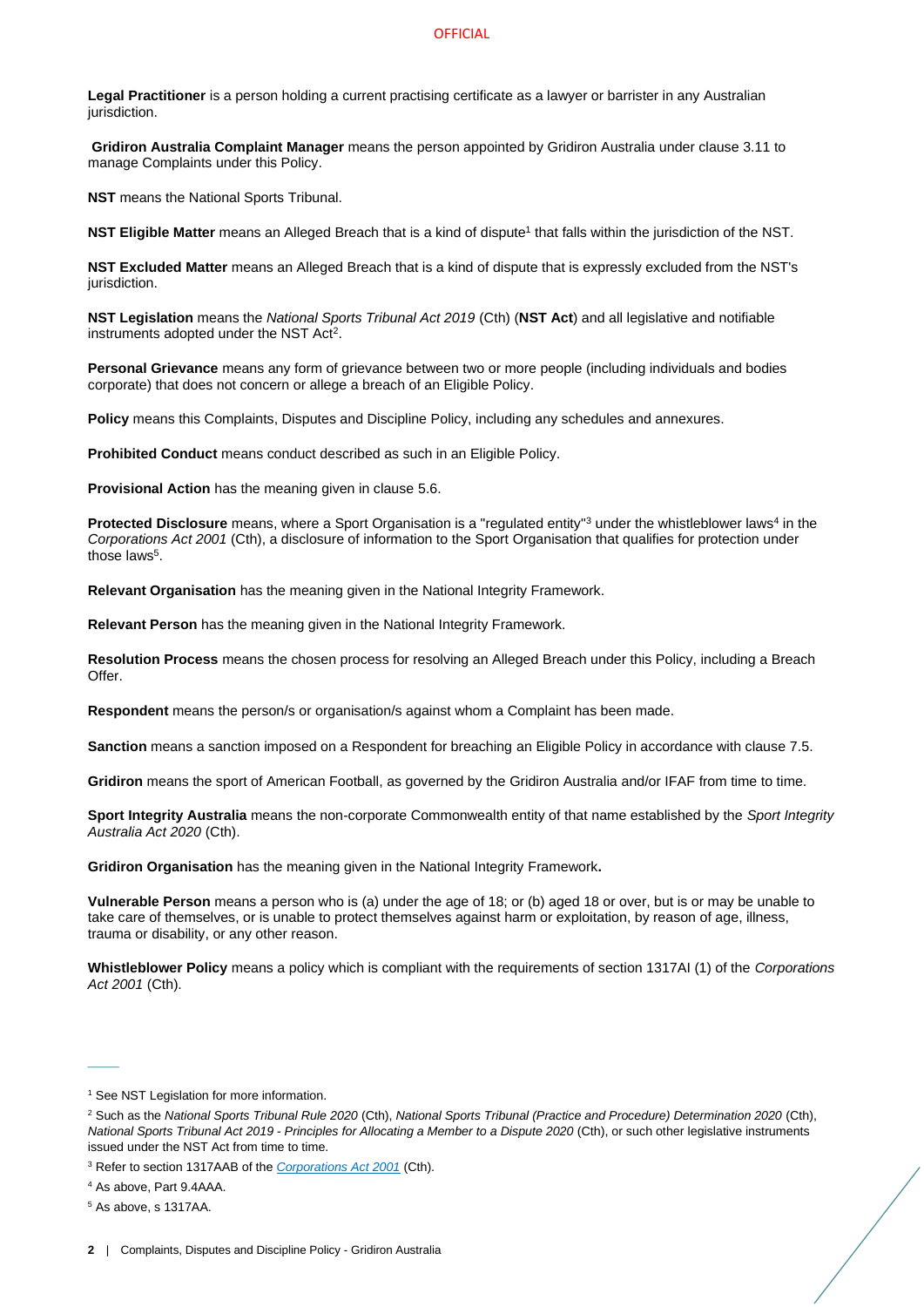# <span id="page-5-0"></span>**3. Preliminary Matters**

# <span id="page-5-1"></span>**3.1 What is a Complaint?**

A Complaint means a complaint lodged with Sport Integrity Australia in accordance with clause [4.1](#page-8-3) of this Policy.

# <span id="page-5-2"></span>**3.2 What is an Alleged Breach?**

An Alleged Breach is an allegation or information that a Relevant Person or Relevant Organisation (including Gridiron Australia or Gridiron Organisations where appropriate) has engaged in Prohibited Conduct under an Eligible Policy but does not include a Complaint that falls under clause [3.3\(](#page-5-3)a).

## <span id="page-5-3"></span>**3.3 What is not an Alleged Breach?**

- (a) An Alleged Breach does not include an allegation or information:
	- (i) that does not relate to Prohibited Conduct under an Eligible Policy;
	- (ii) that constitutes a Protected Disclosure;
	- (iii) that is solely a Personal Grievance;
	- (iv) that is mischievous, vexatious, or knowingly untrue;
	- (v) that has been the subject of a previous complaint; or
	- (vi) where the Respondent is excluded by clause [3.5.](#page-5-5)
- <span id="page-5-8"></span>(b) A Complaint is not excluded from being an Alleged Breach by clause [3.3](#page-5-3)[\(a\)\(v\)](#page-5-8) if the Complaint contains additional information and evidence that was not known at the time of the original Complaint.

# <span id="page-5-4"></span>**3.4 Who can be a Complainant?**

A Complainant can be any person or organisation, including Gridiron Australia or a Gridiron Organisation, who has information that an Alleged Breach of an Eligible Policy has occurred.

# <span id="page-5-5"></span>**3.5 Who can be a Respondent?**

- (a) A Respondent must be a Relevant Person or a Relevant Organisation who is bound by the Eligible Policy they are alleged to have breached.
- (b) In accordance with clause 2.1(e) of the National Integrity Framework, a person or organisation who was bound by the Eligible Policy that they are alleged to have breached at the time they allegedly committed the breach who would otherwise cease to have been bound by that Eligible Policy may still be a Respondent if they were bound by the Framework at the time when they became aware that a complaint may be made against them.
- (c) Once a Complaint has been made under this Policy, the Respondent will continue to be bound by this Policy and the relevant Eligible Policy/ies in respect of that Complaint and any related complaint until the Complaints Process has been finalised.
- (d) A Respondent cannot be a person or organisation that Gridiron Australia or a Gridiron Organisation has no jurisdiction over.

## <span id="page-5-6"></span>**3.6 Standard of Proof**

- (a) Unless otherwise specified, the standard of proof that applies to all decisions made under this Policy (including by a Hearings Tribunal) is "balance of probabilities".
- (b) Where a Respondent has been convicted or found guilty in a criminal, disciplinary or professional proceeding of engaging in conduct which would be a breach of an Eligible Policy, the Respondent is deemed under this Policy to have committed Prohibited Conduct without requiring further investigation.

## <span id="page-5-7"></span>**3.7 Confidentiality**

- (a) All Complaints (and all information disclosed in relation to them), including the outcomes of any Resolution Process, will be kept confidential by Sport Integrity Australia, Gridiron Australia and Gridiron Organisations, and will not be disclosed to any third parties, except as provided in this clause.
- (b) Sport Integrity Australia may make the following disclosures: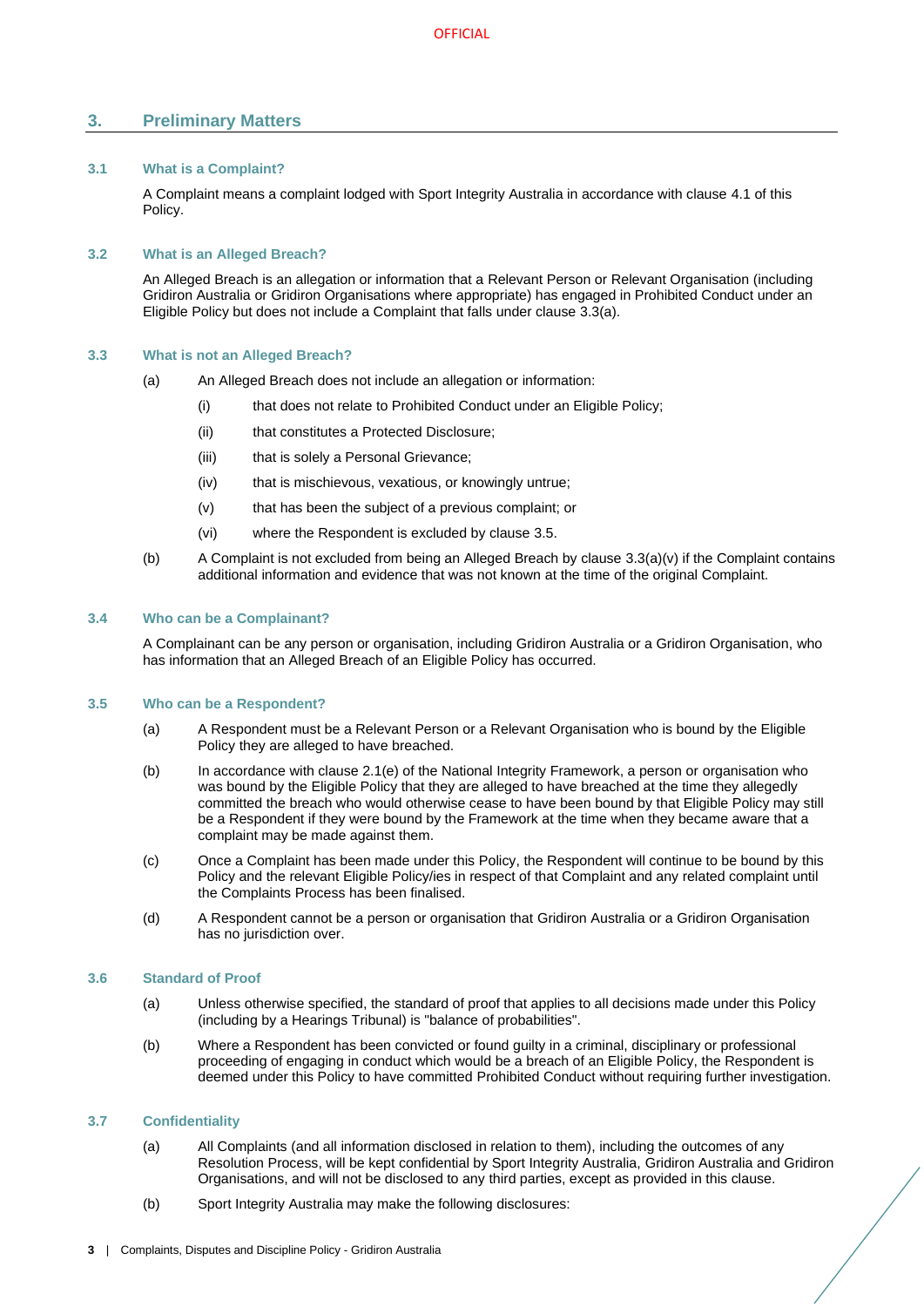#### **OFFICIAL**

- (i) to Gridiron Australia and Gridiron Organisations in accordance with this Policy;
- (ii) to the parties to a Complaint (Respondent and the Complainant) to ensure a fair process;
- (iii) to any person to facilitate the proper handling of the Complaint under this Policy;
- (iv) in accordance with claus[e 5.1,](#page-8-6) where a Complaint is determined to not be an Alleged Breach under this Policy;
- (v) to the employer of a Respondent, where Sport Integrity Australia considers it reasonably necessary to allow the employer to take action under and in accordance with the Respondent's employment relationship with the employer;
- (vi) to external agencies so they can deal with the alleged conduct (e.g., law enforcement agencies, government or regulatory authorities, a child protection agency);
- (vii) to:
	- (A) Relevant Organisations; or
	- (B) Relevant Persons,

to inform them of relevant Sanctions or Provisional Actions imposed;

- (viii) in accordance with claus[e 3.8,](#page-7-0) where a Sanction is to be publicly disclosed;
- (ix) to any third party, including foreign sporting bodies, law enforcement agencies and government or regulatory authorities, for the primary purpose of:
	- (A) preventing or lessening a risk to the safety, health, or wellbeing of a person; or
	- (B) protecting children participating in a sport; or
	- (C) protecting the safety of participants in a sport;
- (x) in response to a request by a House or a Committee of the Parliament of the Commonwealth of Australia; and
- (xi) as required by law, any court or the NST.
- (c) Gridiron Australia and Gridiron Organisations can make the following disclosures:
	- (i) to the parties to an Alleged Breach (Respondent and the Complainant) in relation to the Resolution Process;
	- (ii) to the employer of a Respondent, in accordance with clause  $5.6(e)5.5(e)$  $5.6(e)5.5(e)$  or as otherwise necessary to allow the employer to take action under and in accordance with the Respondent's employment relationship with the employer where:
		- (A) one or more other employees of the Respondent's employer may be at risk of suffering harm; or
		- (B) the employer may be in breach of an applicable law by failing to take action in relation to the Respondent;
	- (iii) to any person to facilitate the proper handling of the Alleged Breach, including any Provisional Action under this Policy;
	- (iv) to external agencies so they can deal with the alleged conduct (e.g., law enforcement agencies, government or regulatory authorities, a child protection agency);
	- $(v)$  to:
		- (A) Relevant Persons; or
		- (B) other Relevant Organisations,

to inform them of relevant Sanctions or Provisional Actions imposed;

- <span id="page-6-0"></span>(vi) in accordance with claus[e 3.8,](#page-7-0) where a Sanction is to be publicly disclosed;
- <span id="page-6-1"></span>(vii) to any third party for the primary purpose of:
	- (A) preventing or lessening a risk to the safety, health, or wellbeing of a person; or
	- (B) protecting children participating in a sport; or
	- (C) protecting the safety of participants in a sport; and
- (viii) as required by law, any court or the NST.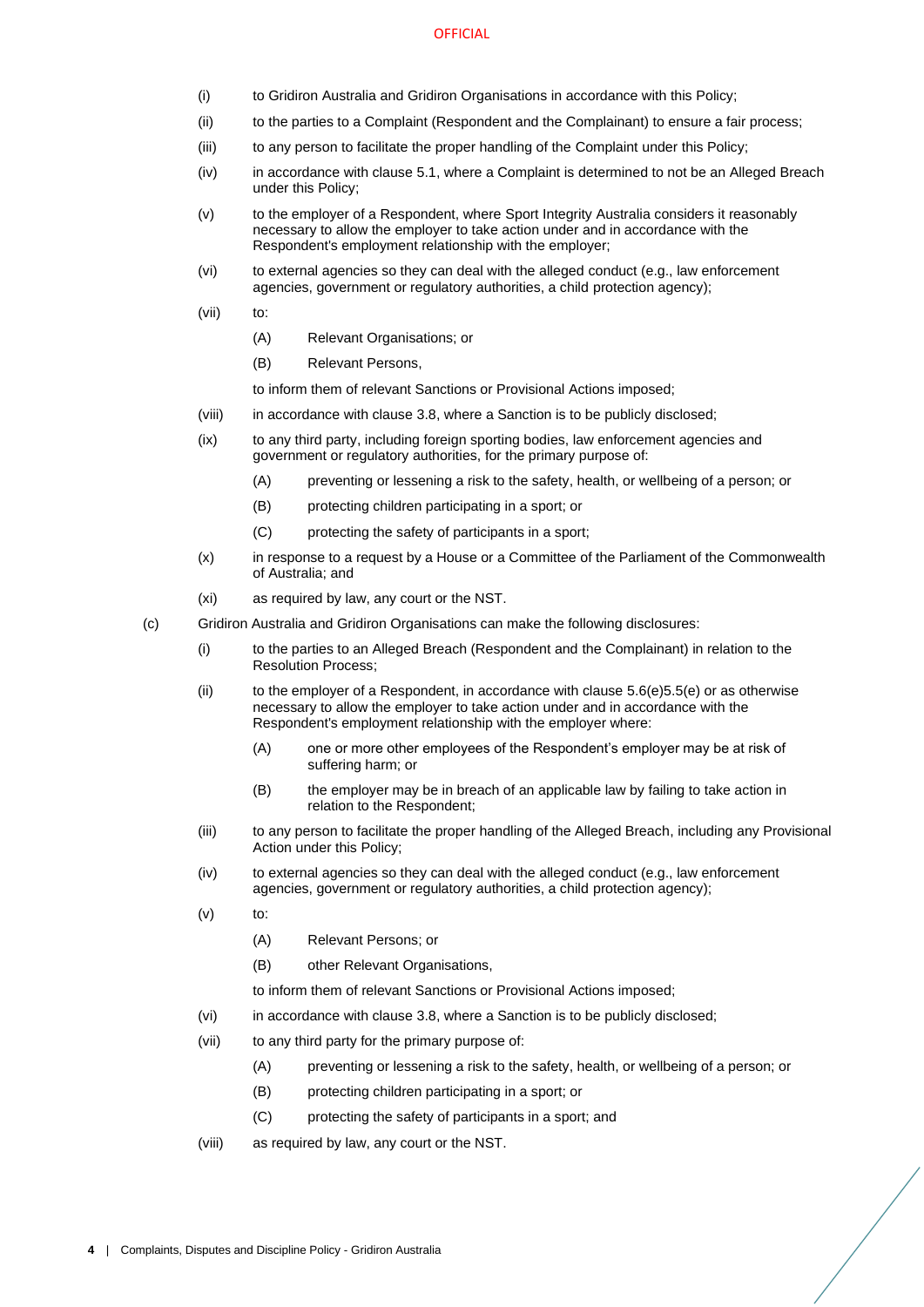# <span id="page-7-4"></span><span id="page-7-0"></span>**3.8 Public disclosure of Sanctions**

- (a) Where an Alleged Breach is found to have been substantiated and Sanctions are imposed, Sport Integrity Australia may give a direction to Gridiron Australia that the Sanctions imposed are to be publicly disclosed where Sport Integrity Australia reasonably considers that this is necessary to give full effect to the Sanctions. The direction will include the period for which the Sanction is to remain on the public register. Where the Sanctions are imposed by the NST the public disclosure of the Sanctions will be in accordance with the NST Legislation.
- (b) Sanctions that may be subject to a direction of public disclosure include, but are not limited to:
	- (i) Suspension of membership or from certain activities;
	- (ii) Removal of accreditation; and
	- (iii) Expulsion.
- <span id="page-7-7"></span>(c) Gridiron Australia will maintain a register of persons subject to publicly disclosable Sanctions on its website. The public register will include the name of the individual or organisation being sanctioned, the Sanction imposed, and the period of the Sanction. Gridiron Australia will remove Sanctions from the public register when the period of disclosure directed by Sport Integrity Australia in accordance with clause [3.8](#page-7-0)[\(a\)](#page-7-4) has expired.
- (d) Details of Breaches will not be published on Gridiron Australia's website, but where appropriate, may be disclosed to third parties (such as to the National Sport Organisation for another sport that the individual who committed the Breach is a member of) in accordance with clauses [3.7](#page-5-7)[\(c\)\(vi\)](#page-6-0) and [3.7](#page-5-7)[\(c\)\(vii\)](#page-6-1) (as applicable).
- (e) Sanctions will not be publicly disclosed until the Complaint has been finalised in accordance with clause [10.](#page-17-4)

#### <span id="page-7-1"></span>**3.9 Failure to cooperate**

- (a) Subject to clause [3.9](#page-7-1)[\(c\),](#page-7-5) persons bound by this Policy must cooperate fully with a Complaints Process they are involved in, including any Resolution Process chosen to resolve an Alleged Breach.
- <span id="page-7-6"></span>(b) Subject to clause [3.9](#page-7-1)[\(c\),](#page-7-5) Sport Integrity Australia, a Hearings Tribunal or an Appeals Tribunal may draw an inference adverse to the Respondent based on a Respondent's failure or refusal, after a request has been made in a reasonable time in advance, to answer any relevant question, provide relevant documentation, and/or participate in the Complaints Process. The Respondent must be made aware of such an inference being drawn in relation to any particular allegation forming part of an Alleged Breach.
- <span id="page-7-5"></span>(c) No individual or organisation bound by this Policy is required to answer a question or provide information where to do so would be a breach of any applicable law, and no adverse inference (such as those in clause [3.9](#page-7-1)[\(b\)\)](#page-7-6) may be drawn where that individual or organisation discloses the relevant law.

#### <span id="page-7-2"></span>**3.10 Vulnerable Persons**

- (a) Where a Complainant or Respondent is a Vulnerable Person, the parent or guardian of the Vulnerable Person may act on behalf of the Vulnerable Person and accompany them throughout the Complaints Process, including at any interview, Alternative Dispute Resolution process, or Hearings Tribunal or Appeals Tribunal.
- (b) Sport Integrity Australia, Gridiron Australia and Gridiron Organisations will have regard to the guide entitled "Complaint Handling Guide: Upholding the rights of children and young people" issued by the National Office for Child Safety in managing Complaints made on behalf of or involving Vulnerable Persons, currently available a[t Complaint Handling Guide: Upholding the rights of children and young](https://childsafety.pmc.gov.au/sites/default/files/2020-09/nocs-complaint-handling-guide.pdf)  [people \(pmc.gov.au\),](https://childsafety.pmc.gov.au/sites/default/files/2020-09/nocs-complaint-handling-guide.pdf) or such other guide that may replace it.
- (c) This clause is at all times subject to clauses [8.1\(b\)](#page-15-5) an[d 8.2\(b\)](#page-15-6) of this Policy and clause 15 of [SCHEDULE 1.](#page-20-0)

#### <span id="page-7-3"></span>**3.11 Appointment of Gridiron Australia Complaint Manager**

- (a) Gridiron Australia will appoint a person to be the Gridiron Australia Complaint Manager, who will be the person within Gridiron Australia with primary responsibility for managing Gridiron Australia's obligations under this Policy.
- (b) The Gridiron Australia Complaint Manager will be responsible for:
	- (i) being the point of contact between Gridiron Australia and Sport Integrity Australia in relation to the functions of this Policy;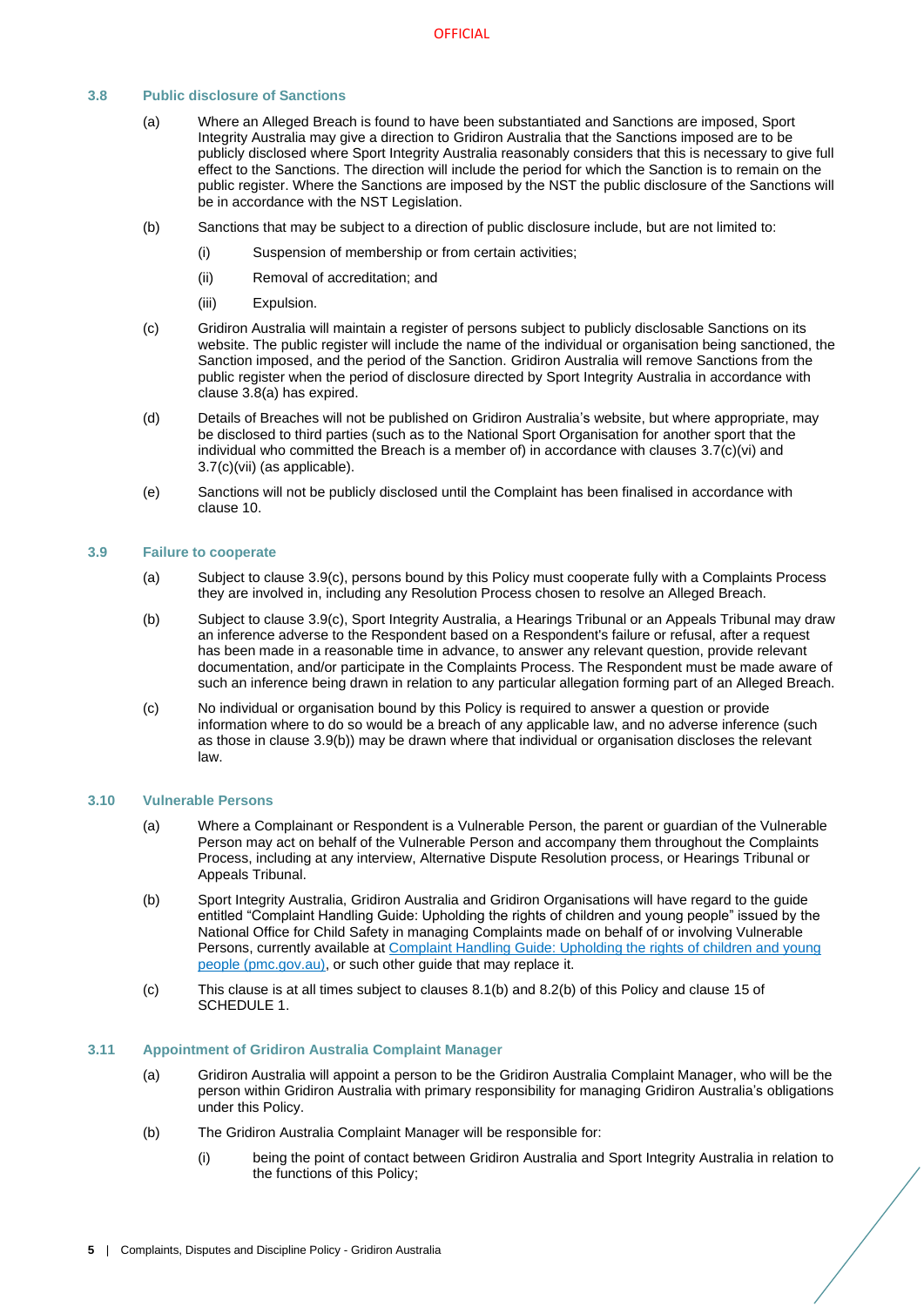- (ii) providing information to Sport Integrity Australia as required to enable Sport Integrity Australia to assess Complaints against the initial threshold questions, including membership details of the Complainant and/or Respondent and records of disciplinary history of the Respondent and any other relevant information; and
- (iii) managing the Resolution Process as determined by Sport Integrity Australia.

# <span id="page-8-0"></span>**3.12 Time limits**

Where there is a time limit imposed by this Policy (other than a time limit relating to a Hearing Tribunal or Appeals Tribunal before the NST) and a person requests an extension to that time limit, Sport Integrity Australia or Gridiron Australia (as applicable) may at its discretion grant the extension, having regard to any relevant circumstances.

# <span id="page-8-1"></span>**3.13 Management of Complaints**

- (a) Sport Integrity Australia may, in managing any part of the Complaints Process, seek any assistance from the Gridiron Australia Complaint Manager and/or otherwise from Gridiron Australia or a relevant Gridiron Organisation it deems appropriate. Such assistance may include undertaking aspects of the Complaints Process on Sport Integrity Australia's behalf.
- (b) Sport Integrity Australia will maintain oversight over any actions taken on its behalf under this Policy and will retain responsibility for all decisions to be made in relation to the Initial Threshold Questions, Provisional Action, findings, and determinations under clause [6.1,](#page-12-2) Sanctions, and directions relating to public disclosure of Sanctions.

# <span id="page-8-2"></span>**4. How to Make a Complaint**

# <span id="page-8-3"></span>**4.1 Submitting a Complaint**

- (a) A person, organisation, Gridiron Australia or a Gridiron Organisation may submit a Complaint by completing the Complaint Form and submitting it to Sport Integrity Australia as soon as reasonably possible following the Alleged Breach.
- (b) A Complaint Form may only be submitted on behalf of Gridiron Australia or a Gridiron Organisation by the CEO or equivalent of the organisation.
- (c) A Complaint Form may be submitted by a parent or guardian on behalf of a Vulnerable Person.
- (d) A Complaint Form cannot be submitted anonymously.
- (e) Sport Integrity Australia will acknowledge receipt of the Complaint Form**.**

## <span id="page-8-4"></span>**4.2 Withdrawing a Complaint**

- (a) A Complainant may withdraw their Complaint at any time before Sport Integrity Australia makes a finding under claus[e 6.1.](#page-12-2)
- (b) Withdrawing a Complaint must be done by writing to Sport Integrity Australia from the same contact address used in the Complaints Form, or another contact address that has been previously notified to Sport Integrity Australia during the Complaints Process.

# <span id="page-8-5"></span>**5. Complaint Assessment**

# <span id="page-8-7"></span><span id="page-8-6"></span>**5.1 Initial Threshold Questions/ Determining whether the Complaint is in-scope**

- <span id="page-8-9"></span><span id="page-8-8"></span>(a) Upon receipt of a Complaint Form, Sport Integrity Australia must initially determine whether:
	- (i) (if Gridiron Australia has a Whistleblower Policy) the Complaint is a Protected Disclosure, in which case it must be dealt with under the relevant Gridiron Organisation Whistleblower Policy;
	- (ii) the Complaint is solely a Personal Grievance;
	- (iii) the Complaint is not an Alleged Breach of an Eligible Policy;
	- (iv) the Complaint is mischievous, vexatious, or knowingly untrue;
	- (v) the Respondent is not an eligible Respondent as outlined in clause [3.5;](#page-5-5)
	- (vi) the Complaint is primarily an Employment Matter;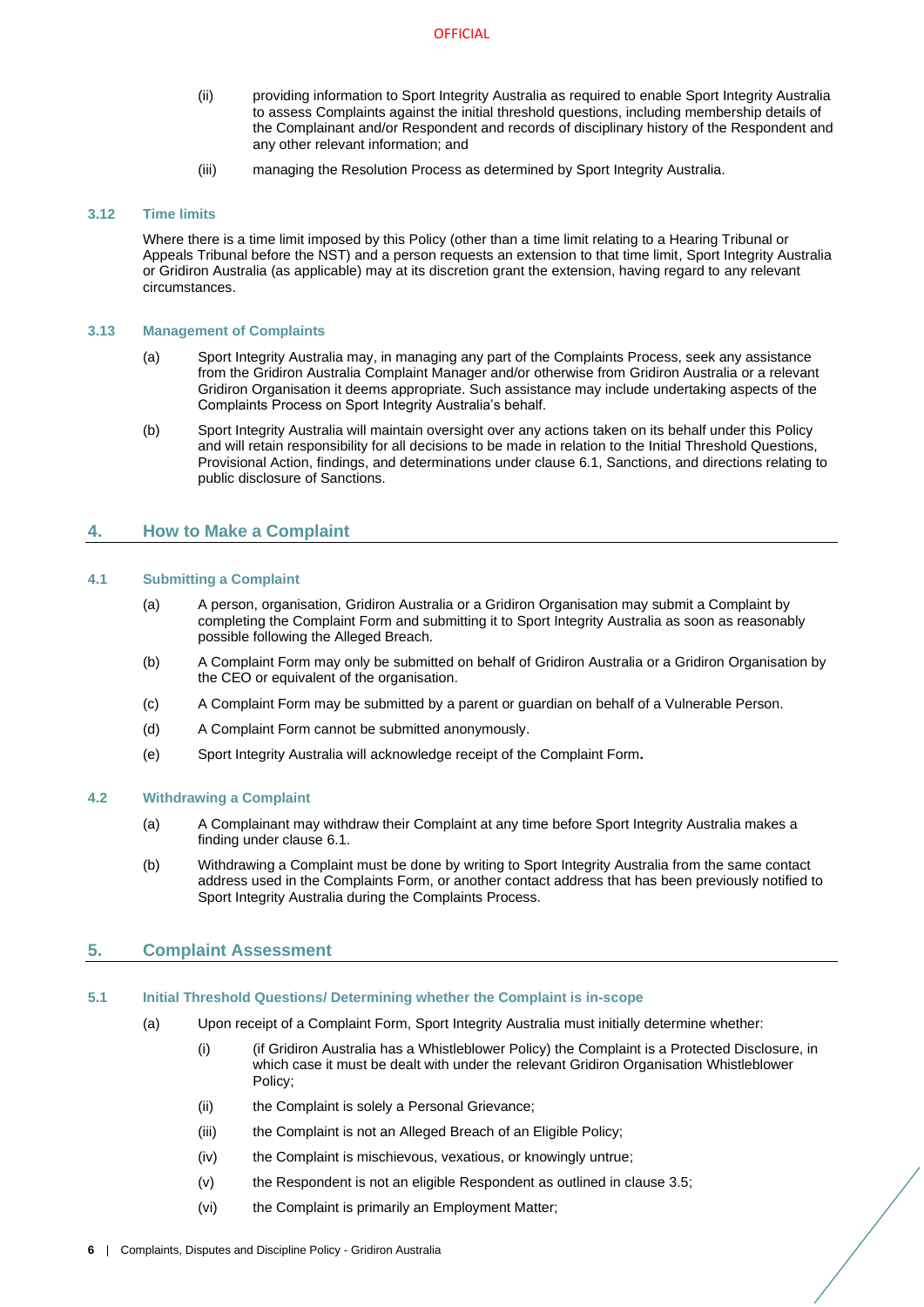- <span id="page-9-3"></span>(vii) the Complaint relates to Prohibited Conduct under an Eligible Policy which also falls under another Gridiron Australia policy; or
- (viii) the Complaint requires mandatory reporting to occur under Australian Child Protection Legislation or other laws, in which case Sport Integrity Australia must do so in accordance with the Child Safeguarding Policy<sup>6</sup>.
- <span id="page-9-2"></span>(b) Subject to claus[e 5.1](#page-8-6)[\(e\),](#page-9-1) if the Complaint falls within any of the circumstances set out in clause [5.1\(a\)\(i\)](#page-8-7) t[o \(v\),](#page-8-8) the process under this Policy is permanently discontinued.
- $(c)$  If a Complaint falls within the circumstances set out in clause  $5.1(a)$ (viii), it will be handled in accordance with claus[e 5.4.](#page-10-1)
- (d) Sport Integrity Australia may refer Complaints that fall under clause[s 5.1\(a\)\(i\)](#page-8-7) t[o \(v\)](#page-8-8) to Gridiron Australia or a Gridiron Organisation to be dealt with under the appropriate process.
- <span id="page-9-1"></span>(e) In assessing a Complaint that falls under clauses [5.1](#page-8-6)[\(a\)\(vi\)](#page-8-9) or [\(a\)\(vii\),](#page-9-3) Sport Integrity Australia will undertake a risk assessment which considers the following:
	- (i) the overall risk to the **Gridiron**; and
	- (ii) whether the Respondent is engaged or accredited by Gridiron Australia or a Member Organisation in any capacity other than as an employee.
- <span id="page-9-4"></span>(f) After undertaking the assessment in clause [5.1](#page-8-6)[\(e\)](#page-9-1) and at Sport Integrity Australia's discretion, Complaints that fall under claus[e 5.1\(a\)\(vi\)](#page-8-9) o[r \(vii\)](#page-9-3) may be referred to Gridiron Australia or a Gridiron Organisation to be dealt with under the appropriate process, which for Employment Matters includes the human resources policies of the Respondent's employer, in which case the process under this Policy is permanently discontinued, or they may be deemed to be Alleged Breaches within scope of this Policy and assessed in accordance with this Policy.
- (g) A determination by Sport Integrity Australia under clause [5.1](#page-8-6)[\(f\)](#page-9-4) to deem an Employment Matter to be an Alleged Breach within scope of this Policy does not preclude the employer of the Respondent from taking its own separate action under and in accordance with the Respondent's employment relationship with the employer. Any such action may be taken in addition to any action taken by Sport Integrity Australia under this Policy.

# <span id="page-9-0"></span>**5.2 Notification to Parties**

- (a) Sport Integrity Australia will communicate with the Complainant and the Respondent at appropriate intervals throughout the Complaints Process to keep them informed about the process until a Resolution Process has been chosen or the Complaints Process is otherwise discontinued, including:
	- (i) notifying the Complainant of whether the Complaint satisfies the Initial Threshold Questions, including whether it has been referred back to Gridiron Australia or a Gridiron Organisation or to an external referral organisation;
	- (ii) after a Complaint is determined to have satisfied the Initial Threshold Questions and when Sport Integrity Australia considers that it is appropriate to do so, notifying the Respondent that a Complaint has been made against them;
	- (iii) notifying the Respondent of any Provisional Actions to be put in place;
	- (iv) notifying both the Complainant and the Respondent if the Complaint is referred to Alternative Dispute Resolution under clause [5.5;](#page-10-2)
	- (v) notifying both the Complainant and the Respondent of the Resolution Process chosen; and
	- (vi) providing a Breach Notice to the Respondent.
- (b) The Respondent will not be entitled to a copy of the Complaint Form as submitted by the Complainant but will be provided with a summary of the Alleged Breach(es) and sufficient details of the Complaint to allow them to respond. Both the Complainant and the Respondent will be informed of any relevant additional information that becomes known as part of the assessment process and provided with a reasonable opportunity to respond.
- (c) Gridiron Australia will be responsible for communicating with the Respondent throughout the Resolution Process and will notify both the Complainant and the Respondent of the outcome of the Complaints Process when it has been finalised in accordance with clause [10.](#page-17-4)

 $\overline{\phantom{a}}$ 

<sup>6</sup> Refer to the "Responding to Child Abuse Allegations" attachment to the Child Safeguarding Policy.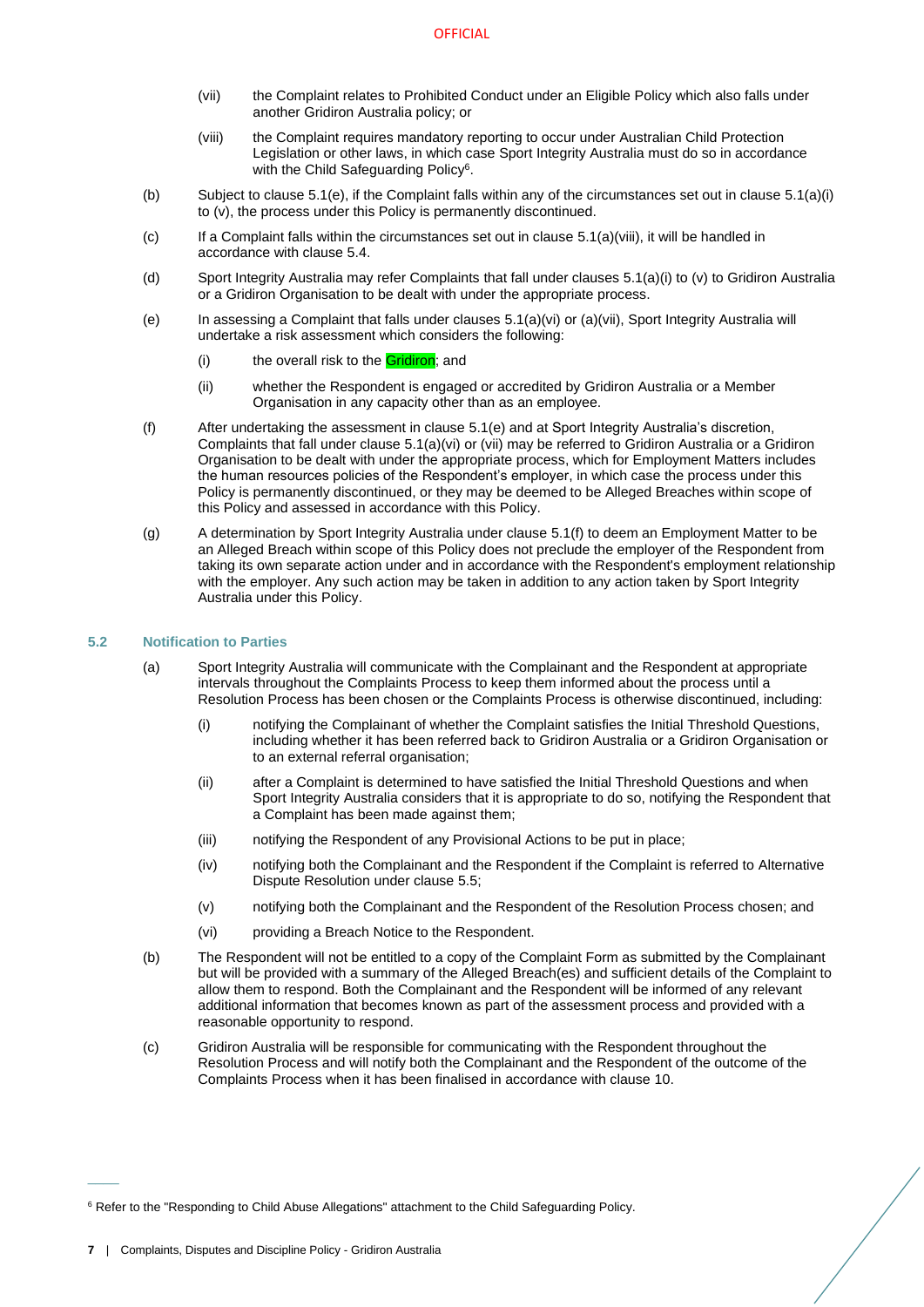# <span id="page-10-0"></span>**5.3 Assessment**

- (a) If a Complaint is found to have met the Initial Threshold Questions and is not permanently discontinued, Sport Integrity Australia will undertake an assessment and may collect further information to determine:
	- (i) if the Complaint is an Alleged Breach; and
	- (ii) if so, the most appropriate Resolution Process to deal with the Complaint.
- (b) Subject to [5.3](#page-10-0)[\(d\),](#page-10-4) an assessment may be conducted in such manner as determined by Sport Integrity Australia in its absolute discretion. Sport Integrity Australia may, on the basis of the assessment, make findings as to whether the Standard of Proof has been met in respect of the Alleged Breach.
- (c) This assessment may or may not involve formal interviews and collection of additional evidence at Sport Integrity Australia's discretion.
- <span id="page-10-4"></span>(d) In conducting assessments, Sport Integrity Australia will comply with the rules of procedural fairness and will provide both the Complainant and the Respondent a reasonable opportunity to be heard.

#### <span id="page-10-1"></span>**5.4 External Referral**

- (a) Sport Integrity Australia may, at any time before or while dealing with a Complaint under this Policy, refer the Complaint to a relevant external organisation (this may include a law enforcement agency, government or regulatory authority or child protection agency).
- (b) If an external referral is made, Sport Integrity Australia may suspend the Complaints Process pending external resolution. Sport Integrity Australia shall inform the Complainant of any such decision unless directed not to do so by the external referral organisation.
- (c) If the Resolution Process is suspended due to an external referral, Sport Integrity Australia must determine whether any Provisional Action should be taken against the Respondent under clause [5.6.](#page-11-0)
- (d) If the Complaint is not resolved by the external referral organisation and is referred back to Sport Integrity Australia, Sport Integrity Australia may resume the Complaints Process.

#### <span id="page-10-5"></span><span id="page-10-2"></span>**5.5 Referral to Alternative Dispute Resolution**

- (a) At any time after determining that the Complaint satisfies the Initial Threshold Questions but before making a finding in accordance with clause 6.1, Sport Integrity Australia may, where it considers it appropriate to do so, refer the Complainant and the Respondent to Alternative Dispute Resolution and direct the Gridiron Australia Complaint Manager to coordinate the process.
- (b) Gridiron Australia, the Respondent or the Complainant may, at any time before a finding is made under clause [6.1,](#page-12-2) request that Sport Integrity Australia refer a matter to Alternative Dispute Resolution and Sport Integrity Australia may refer the matter under clause [5.5\(a\)](#page-10-5) if it considers it appropriate to do so.
- (c) An Alternative Dispute Resolution process may include:
	- (i) Mediation;
	- (ii) Conciliation; or
	- (iii) Case Appraisal (only at the NST).
- (d) In accordance with claus[e 5.5](#page-10-2)[\(e\),](#page-10-3) the Alternative Dispute Resolution process will be facilitated by:
	- (i) The NST if the Alternative Dispute Resolution process can be facilitated by the NST;
	- (ii) Where the Alternative Dispute Resolution process cannot be facilitated by the NST, by:
		- (A) Gridiron Australia;
		- (B) Gridiron Organisation; or
		- (C) An independent third- party provider.
- <span id="page-10-3"></span>(e) In order to implement the Alternative Dispute Resolution process, the Gridiron Australia Complaint Manager will:
	- (i) if the matter is an NST Eligible Matter, make an application to the NST for mediation, conciliation, or case appraisal of the Alleged Breach;
	- (ii) if the matter is neither an NST Eligible or NST Excluded Matter, apply to the NST CEO for approval of the dispute to be referred to the NST for Alternative Dispute Resolution, failing which it will be dealt with under (iii); or
	- (iii) refer the Complaint to Alternative Dispute Resolution facilitated by Gridiron Australia, a Gridiron Organisation or a third-party provider.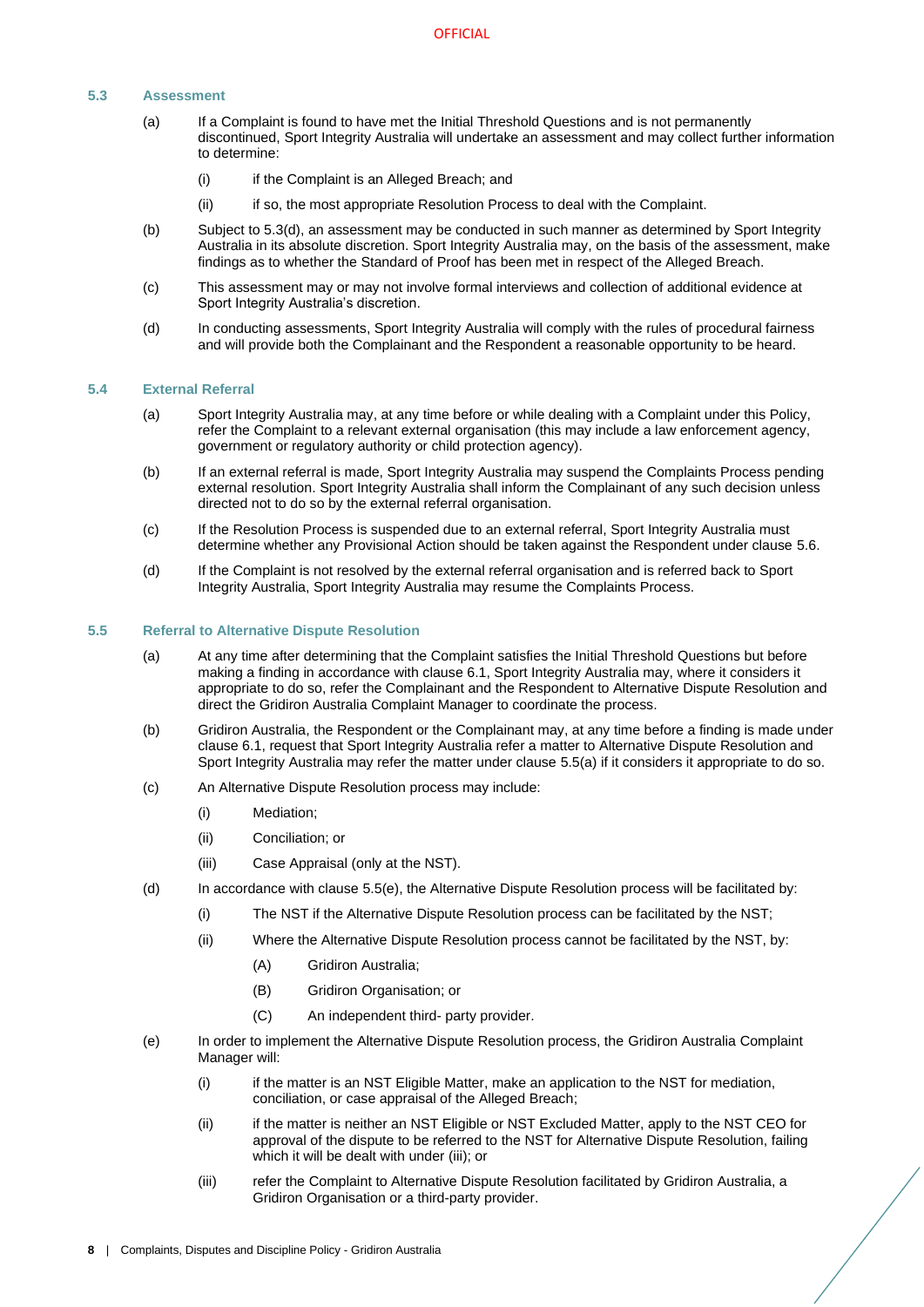#### **OFFICIAL**

- (f) The parties to an Alternative Dispute Resolution process will be the Complainant, the Respondent, and Gridiron Australia or a Gridiron Organisation (the Parties). Additional persons may participate in exceptional circumstances and only if the facilitator of the Alternative Dispute Resolution process deems it appropriate.
- (g) The Parties are required to participate in the Alternative Dispute Resolution process in good faith.
- (h) Where the Alternative Dispute Resolution process is facilitated by the NST:
	- (i) Gridiron Australia is responsible for making the application and paying the application fee; and
	- (ii) The procedure will be in accordance with the NST Legislation.
- (i) Where the Alternative Dispute Resolution process is facilitated by Gridiron Australia, a Gridiron Organisation or a third-party provider:
	- (i) Gridiron Australia is responsible for paying the appointed facilitator's fee, if any; and
	- (ii) The procedure will be in accordance with the rules prescribed by those bodies, as the case may be.
	- (j) An Alleged Breach will be finalised through Alternative Dispute Resolution where Gridiron Australia, the Complainant and the Respondent execute a written agreement as to an outcome.
	- (k) If the Complaint of an Alleged Breach is resolved through Alternative Dispute Resolution, the Gridiron Australia Complaint Manager must proceed to finalising the complaint in accordance with clause [10.](#page-17-4)
	- (l) If:
		- (i) either the Complainant or the Respondent fails and/or refuses to participate in the Alternative Dispute Resolution Process; or
		- (ii) Alternative Dispute Resolution does not resolve the Complaint,

the Gridiron Australia Complaint Manager must refer the Alleged Breach back to Sport Integrity Australia, who will resume the Complaints Process.

# **5.6 Provisional Action**

 $\overline{\phantom{a}}$ 

- <span id="page-11-0"></span>(a) Where the Alleged Breach involves behaviour that:
	- (i) may be "Prohibited Conduct" under the Child Safeguarding Policy; and/or
	- (ii) has or may result in, serious criminal charges<sup>7</sup> being laid against the Respondent; and/or
	- (iii) suggests there is a further or ongoing risk of harm being suffered by one or more persons involved in the Sport,

Sport Integrity Australia, in its absolute discretion, will determine whether any Provisional Action(s) will be taken.

- (b) Provisional Action includes, but is not limited to, suspension, restriction of duties or temporary redeployment, suspension or restriction of rights, privileges and benefits, or any other action(s) at the discretion of Sport Integrity Australia, including seeking advice from Gridiron Australia.
- (c) Sport Integrity Australia will notify the Gridiron Australia Complaint Manager of any Provisional Action to be imposed on a Respondent and the Gridiron Australia Complaint Manager will ensure that the Gridiron Australia:
	- (i) implements; or
	- (ii) where the Provisional Action is not under the direct control of ,Gridiron Australia facilitates the implementation of,

the Provisional Action as soon as reasonably possible.

(d) In the event that Provisional Action is imposed a Respondent may seek to have that decision reviewed only by an expedited hearing convened in accordance with clause 8. An expedited hearing convened under this clause shall only consider the decision to impose the Provisional Action and will not consider the merits of the Complaint.

 $7$  A "serious criminal charge" is a charge under any Commonwealth or State/Territory criminal law that is punishable by imprisonment for a maximum period of five years or more. Such offences include (but are not limited to) recklessly, negligently, or intentionally causing injury, indecent assault, theft, possession of child pornography, manslaughter, rape, sexual penetration of a child, sexual assault, drug trafficking,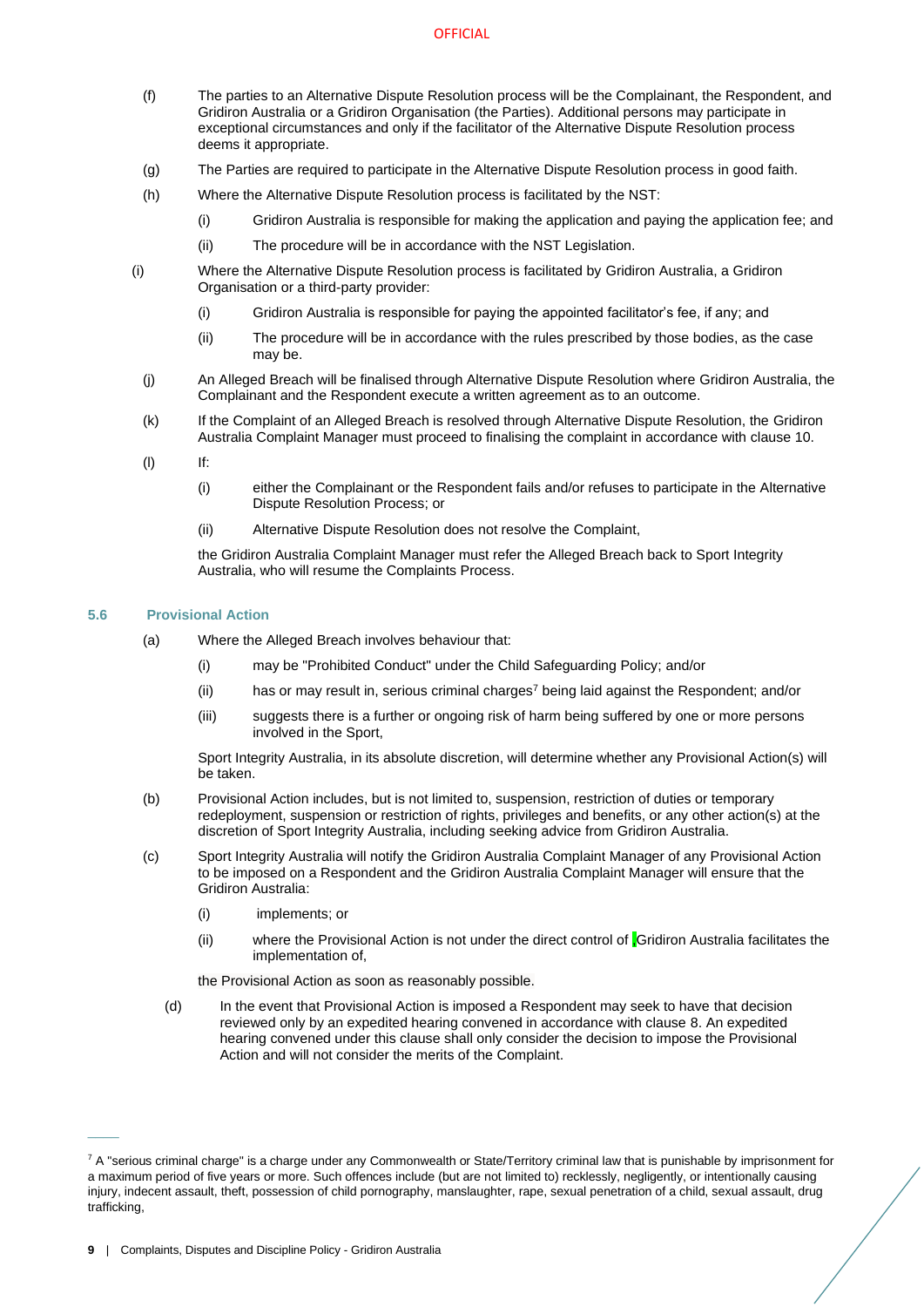- <span id="page-12-4"></span>(e) Where Sport Integrity Australia determines that Provisional Action will be taken in relation to an Employment Matter deemed to be an Alleged Breach within scope of this Policy in accordance with clause [5.1\(f\)](#page-9-4) Sport Integrity Australia will provide the <NSO> Complaint Manager with all necessary information relating to that Employment Matter, which will be provided to the Respondent's employer within a timely manner, to allow that employer to:
	- (i) implement the Provisional Action in accordance with its obligations to the Respondent;
	- (ii) determine whether separate action will be taken under the Respondent's employment with the employer; and
	- (iii) if deemed necessary by the employer, take all relevant action in relation to the Employment Matter under the Respondent's employment with the employer.

#### <span id="page-12-0"></span>**5.7 Unreasonable demands/behaviours**

- (a) Where a Complainant makes unreasonable demands or exhibits unreasonable behaviour, such as:
	- (i) raising the same issues, which have previously been reported, without presenting new evidence;
	- (ii) unreasonable persistence regarding outcomes;
	- (iii) unreasonable demands relating to timeframes for resolutions;
	- (iv) being rude, aggressive, or abusive towards Sport Integrity Australia or Gridiron Australia staff,

Complaints may not be acknowledged and Gridiron Australia or Sport Integrity Australia may exercise discretion to minimise or control its dealings with the Complainant. The Complainant will be given clear advice and reasons why.

# <span id="page-12-1"></span>**6. Assessment Findings and Determination**

## <span id="page-12-2"></span>**6.1 Findings and Determination of Sport Integrity Australia**

- (a) After conducting its Assessment of a Complaint under claus[e 5.3,](#page-10-0) Sport Integrity Australia will:
	- (i) make findings as to whether, to the requisite Standard of Proof, the Alleged Breach is:
		- (A) substantiated;
		- (B) unsubstantiated; or
		- (C) unable to be substantiated.
		- (ii) make a determination as to the Resolution Process to be applied, which will be:
			- (A) No Further Action; or
			- (B) Breach Notice.
- <span id="page-12-6"></span><span id="page-12-5"></span>(b) Sport Integrity Australia will notify the Complainant, the Gridiron Australia Complaint Manager and the Respondent of its findings and determination under this clause.

#### <span id="page-12-7"></span><span id="page-12-3"></span>**6.2 Gridiron Australia to manage Resolution Process**

- (a) Gridiron Australia must implement the Resolution Process as determined by Sport Integrity Australia.
- (b) Gridiron Australia, at its discretion, may delegate the management of the Resolution Process to another Gridiron Organisation. When determining if the Resolution Process should be delegated, Gridiron Australia must consider:
	- (i) any conflict of interest that may arise if the Resolution Process were to be managed at the Gridiron Organisation level;
	- (ii) the nature and seriousness of the Alleged Breach;
	- (iii) whether the matter would best be resolved through the NST, which would require Gridiron Australia to remain a party to the proceedings; and
	- (iv) the capacity of the Gridiron Organisation to manage the Resolution Process.
- (c) The Gridiron Australia Complaint Manager is responsible for communicating with the Complainant, Respondent, Sport Integrity Australia and Gridiron Australia and/or Gridiron Organisations (where applicable) and for ensuring that the Resolution Process is implemented.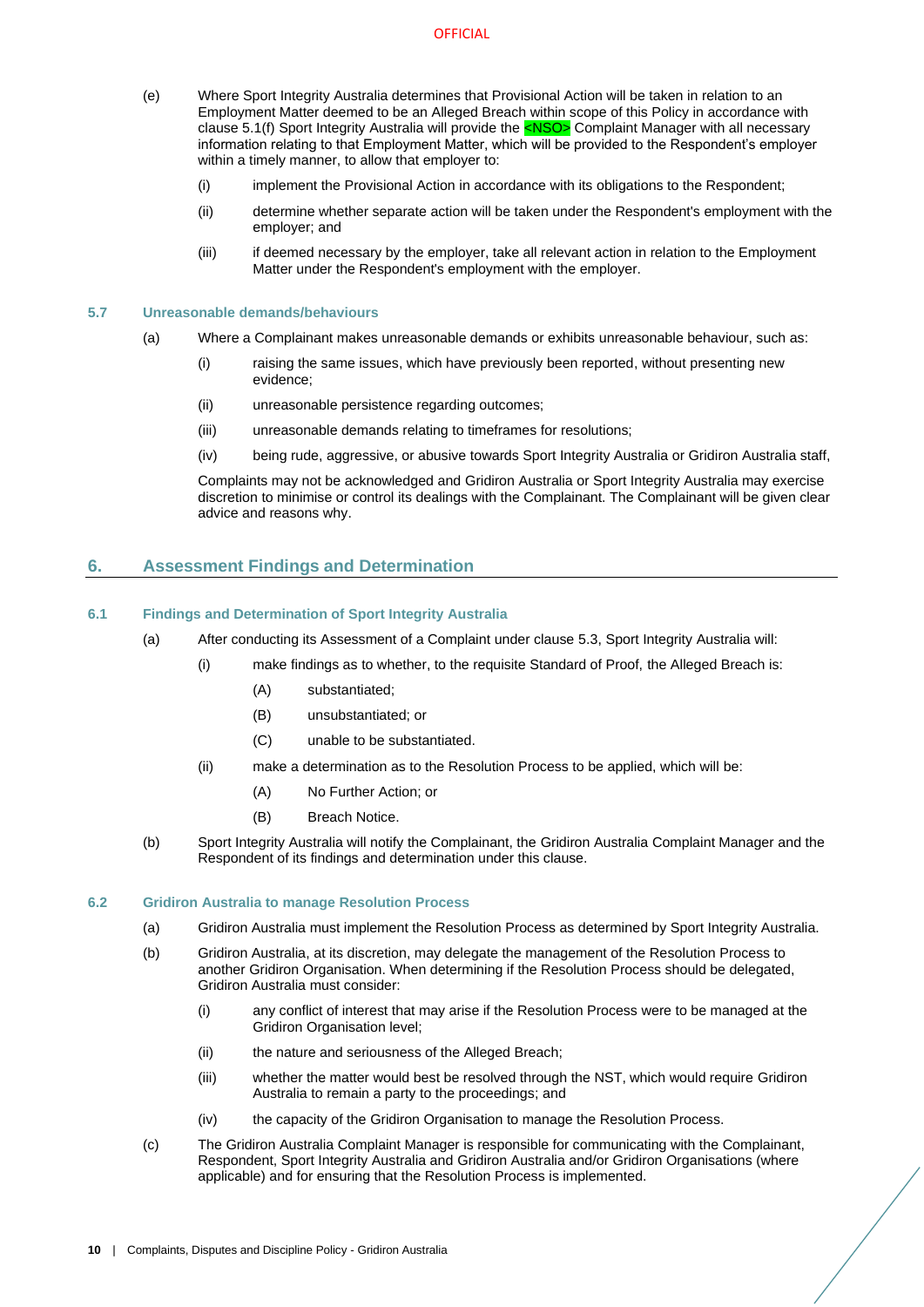# <span id="page-13-0"></span>**7. Resolution Process**

# <span id="page-13-1"></span>**7.1 No Further Action**

- (a) Where Sport Integrity Australia has made a determination of No Further Action and has notified the parties of this determination under claus[e 6.1\(a\)\(ii\)\(A\),](#page-12-5) the Gridiron Australia Complaint Manager:
	- (i) is not required to also notify the Parties of this outcome under claus[e 5.2;](#page-9-0) and
	- (ii) shall keep a record of the Complaint as per clause [10.3.](#page-18-1)

#### <span id="page-13-4"></span><span id="page-13-2"></span>**7.2 Breach Notice**

- (a) Where Sport Integrity Australia has made a determination of Breach Notice and has notified the parties of this determination under clause [6.1\(a\)\(ii\)\(B\),](#page-12-6) Sport Integrity Australia will make a recommendation to the Gridiron Australia as to:
	- (i) the Alleged Breach;
	- (ii) whether or not a Sanction is to be imposed on the Respondent and if so, the Sanction;
	- (iii) whether or not a reduced Sanction should be offered to the Respondent, and if so, the reduced Sanction; and
	- (iv) whether or not the Sanction is to be publicly disclosed in accordance with clause [3.8.](#page-7-0)
- (b) Gridiron Australia will adopt and implement Sport Integrity Australia's recommendation under clause [7.2\(a\).](#page-13-4)
- (c) Sport Integrity Australia will then issue the Respondent with a Breach Notice. The Breach Notice will:
	- (i) notify the Respondent of the Alleged Breach, including the alleged conduct and relevant section(s) of the Eligible Policy;
	- (ii) state the proposed Sanction for the Alleged Breach, and if applicable, any proposed discounted Sanction;
	- (iii) state that the Sanction is to be publicly disclosed (if applicable);
	- (iv) state that the Respondent has a right to a hearing in relation to the Alleged Breach and/or the proposed Sanction;
	- (v) state that the Respondent may admit the Alleged Breach, waive their right to a hearing and accept the proposed Sanction or the proposed discounted Sanction (if applicable);
	- (vi) state that if the Respondent does not respond within 14 days of receipt of the Breach Notice, they will be deemed to have admitted the Alleged Breach, waived their right to a hearing and accepted the proposed Sanction;
	- (vii) state that any response to the Breach Notice must be made to Gridiron Australia, and provide the Respondent with the contact details of the Gridiron Australia Complaint Manager; and
	- (viii) be provided to the Respondent, Gridiron Australia, and (if applicable) Gridiron Organisation (if applicable).
- <span id="page-13-5"></span>(d) In response to a Breach Notice, a Respondent may:
	- (i) admit the Alleged Breach, waive their right to a hearing and accept the proposed Sanction or proposed reduced Sanction (if applicable);
	- (ii) dispute the Alleged Breach and/or the proposed Sanction, in which case the Alleged Breach will be referred to a Hearing Tribunal under this Policy; or
	- (iii) not respond, in which case they will be deemed to have admitted the Alleged Breach, waived their right to a hearing and accepted the proposed Sanction.
	- (iv) A Respondent has 14 days from receipt of the Breach Notice to notify the Gridiron Australia Complaints Manager of their decision.

#### <span id="page-13-3"></span>**7.3 Resolution without a hearing**

Where a Respondent admits the Alleged Breach (thereafter, a Breach), waives their right to a hearing and accepts the Sanction, or is deemed to have done so, the Gridiron Australia Complaint Manager must take all necessary steps to impose and implement the Sanction (if applicable), and proceed to finalising the Complaint in accordance with claus[e 10.](#page-17-4)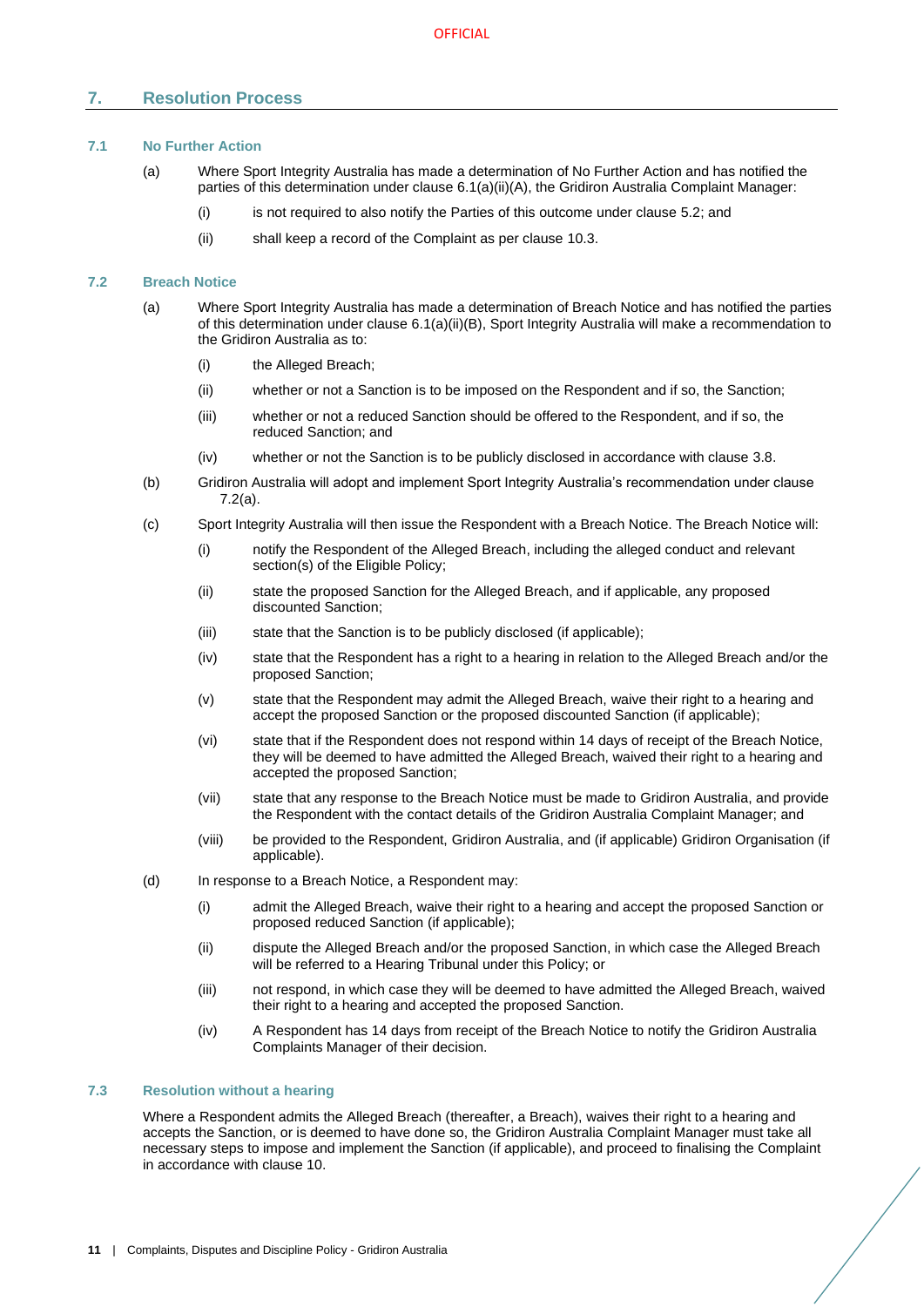# <span id="page-14-0"></span>**7.4 Referral to a hearing**

- (a) If the Respondent disputes the Alleged Breach and/or Sanction, the Gridiron Australia Complaint Manager must:
	- (i) if an NST Eligible Matter, refer the Alleged Breach to the NST General Division for arbitration;
	- (ii) if neither an NST Eligible or NST Excluded Matter, apply to the NST CEO for approval for the matter to be arbitrated in the NST General Division, failing which it must be dealt with under (iii); or.
	- (iii) refer the Alleged Breach to an Internal Hearing Tribunal, either at the Gridiron Australia level or Gridiron Organisation level.
- (b) If a Gridiron Organisation and/or Gridiron Australia is a Respondent, the Gridiron Australia Complaint Manager will in the first instance apply to the NST General Division for arbitration either under (i) or (ii), failing which an Internal Hearing Tribunal at the Gridiron Australia level will be convened.
- (c) Where an application to the NST for arbitration is made, Gridiron Australia is responsible for making the application and paying any application and service fees to the NST, even if the matter has been delegated under claus[e 6.2\(b\).](#page-12-7) The charges may be apportioned in accordance with the NST Legislation.
- (d) The Gridiron Australia Complaint Manager must notify Sport Integrity Australia if the matter is referred to a hearing under this clause.

#### <span id="page-14-1"></span>**7.5 Sanctions**

- (a) Where a Respondent is found to have committed a Breach of an Eligible Policy, Sport Integrity Australia, or a Hearing Tribunal (if applicable) may subject to claus[e 7.5](#page-14-1)[\(b\),](#page-14-2) determine to impose a Sanction on that Respondent.
- <span id="page-14-2"></span>(b) Sport Integrity Australia or a Hearing Tribunal (as applicable) is not permitted to issue a Sanction in relation to the Respondent's employment that may only lawfully be imposed by the Respondent's employer (including, but not limited to, termination or suspension of the Respondent's employment with their employer, demotion of the Respondent and a verbal or written warning regarding the Respondent's breach of their employment agreement).
- (c) Subject to claus[e 7.5](#page-14-1)[\(b\),](#page-14-2) the Sanction may include any of the following measures (but is not limited to these measures), or any combination of such:
	- (i) a reprimand or warning;
	- (ii) verbal or written apology;
	- (iii) direction to attend counselling or training to address their behaviour;
	- (iv) suspended Sanction and/or good behaviour period;
	- (v) removal of accreditation;
	- (vi) removal or withdrawal of awards or achievements (such as life membership);
	- (vii) exclusion from a particular event or events, competition, or activity;
	- (viii) suspension of membership from Gridiron Australia or a Gridiron Organisation and any other members or affiliates;
	- (ix) suspension from such activities or events held by or under the auspices of Gridiron Australia or a Gridiron Organisation;
	- (x) suspension and/or termination of any rights, privileges and benefits provided by Gridiron Australia or a Gridiron Organisation;
	- (xi) expulsion from Gridiron Australia or a Gridiron Organisation; and
	- (xii) any other form of discipline that is considered appropriate.
- (d) Sport Integrity Australia or a Hearing Tribunal (if applicable) have absolute discretion to determine the appropriate Sanction, including as to whether a combination of measures is to be imposed, and the terms and the period of any measures, subject to claus[e 7.5\(e\)](#page-14-3)[7.5](#page-14-1)[\(b\)](#page-14-2) and [\(e\).](#page-14-3)
- <span id="page-14-3"></span>(e) A financial penalty may only be imposed as or as part of a Sanction where the Respondent is an incorporated entity.
- (f) The following factors will be considered when determining the appropriate Sanction:
	- (i) the nature and seriousness of the behaviour or incidents;
	- (ii) the considerations (if any) of the Complainant;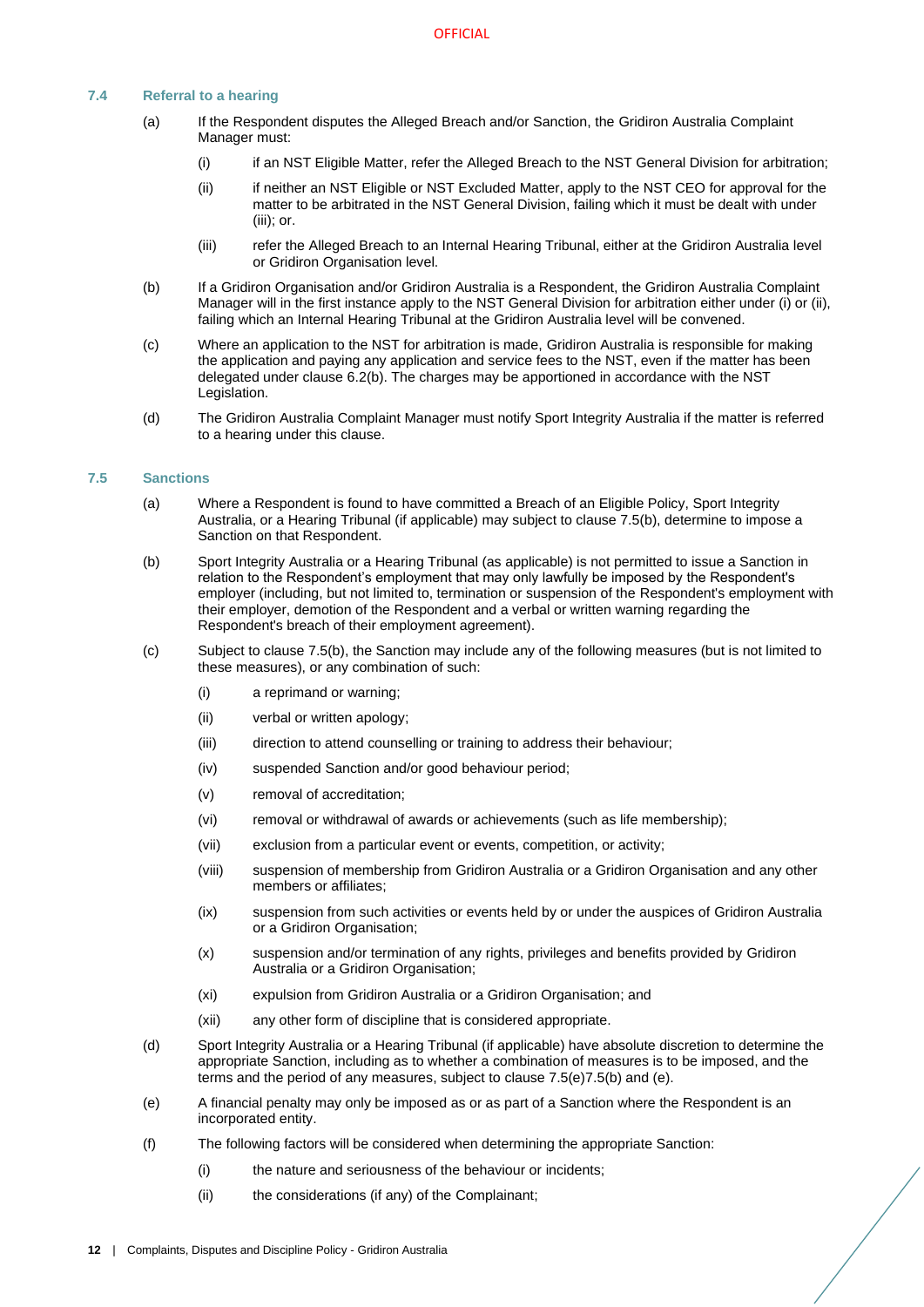- (iii) the contrition, or lack thereof, of the Respondent;
- (iv) any Provisional Action taken in relation to the Breach;
- (v) the effect of the Sanction on a Respondent including any personal, professional, or financial consequences;
- (vi) if there have been relevant prior warnings or disciplinary action against the Respondent; and
- (vii) if there are any mitigating circumstances.
- (g) If there is more than one Breach of an Eligible Policy, where appropriate, the Sanction may be imposed having regard to all of the Breaches considered together, and the seriousness of the overall conduct in question.
- (h) Sanctions imposed under this Policy shall commence from the date of the decision, unless otherwise directed.

## <span id="page-15-0"></span>**8. Hearing Tribunals**

#### <span id="page-15-10"></span><span id="page-15-1"></span>**8.1 Arbitration in the NST**

- (a) If arbitration is sought in the NST General Division, the NST will:
	- (i) determine whether the Provisional Action imposed is disproportionate; or
	- (ii) arbitrate the Alleged Breach and determine whether a Sanction be imposed, and if so, what Sanction, in accordance with claus[e 7.5.](#page-14-1)
- <span id="page-15-8"></span>(b) The procedure for an arbitration in the NST will be in accordance with the NST Legislation.

#### <span id="page-15-11"></span><span id="page-15-5"></span><span id="page-15-2"></span>**8.2 Internal Hearing Tribunal**

- (a) If an Internal Hearing Tribunal is required under claus[e 7.4,](#page-14-0) the Gridiron Australia Complaint Manager must convene a Hearing Tribunal to:
	- (i) determine whether the Provisional Action imposed is disproportionate; or
	- (ii) arbitrate the Alleged Breach and determine whether a Sanction be imposed, and if so, what Sanction, in accordance with claus[e 7.5.](#page-14-1)
- <span id="page-15-9"></span><span id="page-15-6"></span>(b) An Internal Hearing Tribunal convened under this clause will comply with the Tribunal Procedure in [SCHEDULE 1.](#page-20-0)

#### <span id="page-15-7"></span><span id="page-15-3"></span>**8.3 Parties and right to attend hearings**

- (a) The parties to a proceeding will be:
	- (i) Gridiron Australia, or where Gridiron Australia has delegated the management of the Resolution Process to the Gridiron Organisation, the Gridiron Organisation; and
	- (ii) the Respondent.
- (b) If the Hearing Tribunal is an Internal Hearing Tribunal, Sport Integrity Australia shall have a right to attend hearings as an observer and, where agreed between Gridiron Australia and Sport Integrity Australia, to act on behalf of Gridiron Australia as its agent in the proceedings.
- (c) If the Hearing Tribunal is the NST:
	- (i) notwithstanding claus[e 8.3\(a\)\(i\),](#page-15-7) Gridiron Australia must be a party to the proceeding;
	- (ii) the NST Member may, at their discretion, allow any person who may have a relevant interest in the dispute to participate in the proceeding; and
	- (iii) Sport Integrity Australia shall have a right to attend hearings as an observer and, where agreed between Gridiron Australia and Sport Integrity Australia, to act on behalf of Gridiron Australia as its agent in the proceedings.

# <span id="page-15-4"></span>**8.4 Notification of Hearing Tribunal decision**

- (a) The Hearing Tribunal will notify the parties to the proceeding of the decision in accordance with its relevant procedures, after which the Gridiron Australia Complaint Manager will:
	- (i) notify and provide a copy of the decision to Sport Integrity Australia (if not already done); and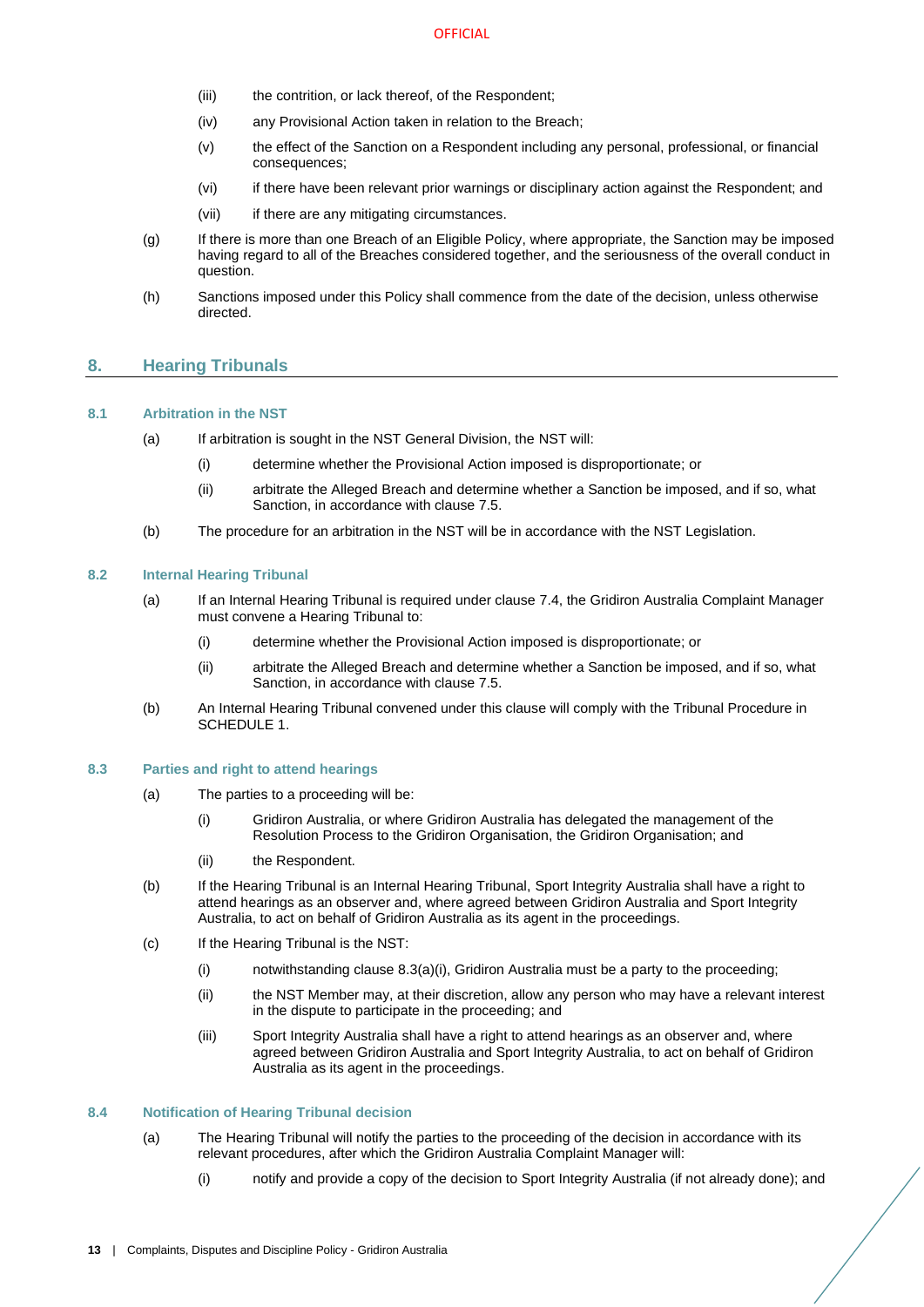(ii) subject to any appeal under claus[e 9,](#page-16-0) proceed with finalising the Complaint in accordance with claus[e 10.](#page-17-4)

# <span id="page-16-0"></span>**9. Appeals**

#### <span id="page-16-1"></span>**9.1 Decisions subject to appeal**

- (a) A decision of a Hearing Tribunal under clauses  $8.1(a)(ii)$  or  $8.2(a)(ii)$  may be appealed as set out in this clause [9.](#page-16-0)
- (b) A decision of a Hearing Tribunal under clause[s 8.1\(a\)\(i\)](#page-15-10) or [8.2\(a\)\(i\)](#page-15-11) is not subject to appeal.

#### <span id="page-16-2"></span>**9.2 Persons entitled to appeal**

- (a) The following persons are entitled to appeal a decision of a Hearing Tribunal under clauses [8.1\(a\)\(ii\)](#page-15-8) and [8.2\(a\)\(ii\)](#page-15-9) of this Policy:
	- (i) Gridiron Australia;
	- (ii) where Gridiron Australia has delegated the management of the Resolution Process to the Gridiron Organisation, the Gridiron Organisation; and
	- (iii) the Respondent.

(each an Appellant).

#### <span id="page-16-7"></span><span id="page-16-3"></span>**9.3 Grounds of appeal**

- (a) The decision of a Hearing Tribunal can only be appealed on the following Grounds of Appeal:
	- (i) the Hearing Tribunal failed to abide by this Policy or to properly apply the relevant Eligible Policy and such failure resulted in a denial of natural justice; and/or
	- (ii) no reasonable decision maker in the position of the Hearing Tribunal, based on the material before them, could reasonably make such a decision.

## <span id="page-16-4"></span>**9.4 Notice of appeal**

- <span id="page-16-6"></span><span id="page-16-5"></span>(a) To submit a valid Notice of Appeal, an Appellant must, within 14 days of the date of receipt of the decision made by the Hearing Tribunal:
	- (i) if the Hearing Tribunal was the NST General Division:
		- (A) lodge an 'Application for an Appeal' form with the NST, which must state in full their Grounds of Appeal;
		- (B) pay the requisite application fee; and
		- (C) serve, by email, by post, or physically, on the other party to the appeal a copy of the 'Application for an Appeal'; or
	- (ii) if the Hearing Tribunal was an Internal Hearing Tribunal:
		- (A) if the Alleged Breach is an NST Excluded Matter:
			- (1) lodge with the Gridiron Australia Complaint Manager the Notice of Appeal stating they wish to appeal, which states in full their Grounds of Appeal, including any relevant documents as annexures;
			- (2) pay the appeal fee as set from time to time by Gridiron Australia; and
			- (3) serve, by email, by post, or physically, on the other party to the appeal a copy of the Notice of Appeal on the other parties; or
		- (B) if the Alleged Breach is at the Gridiron Australia level and is either an NST Eligible Matter, or neither an NST Eligible Matter or NST Excluded Matter:
			- (1) lodge an 'Application for an Appeal' form with the NST, which must state in full their Grounds of Appeal;
			- (2) pay the requisite application fee; and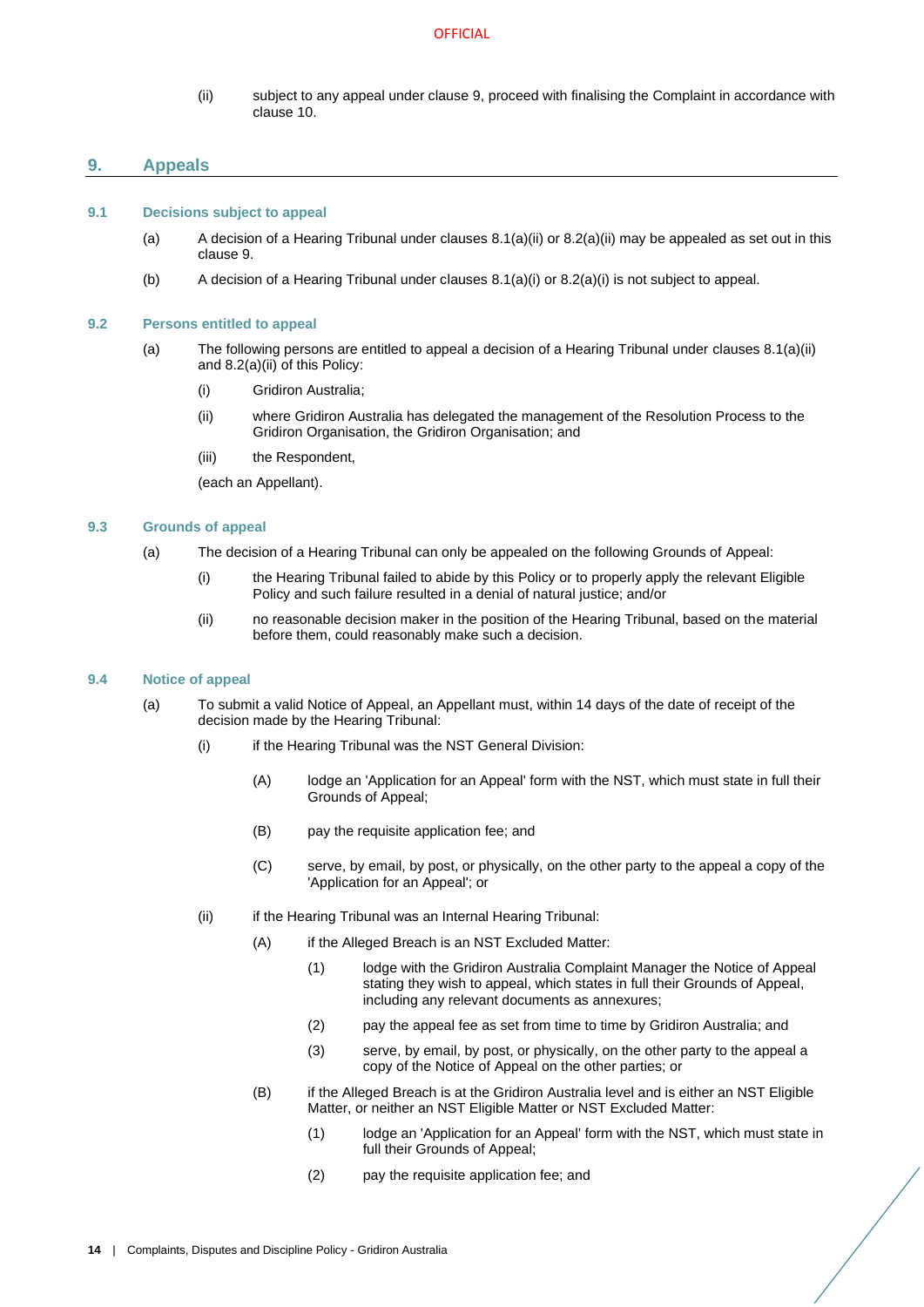#### **OFFICIAL**

(3) serve, by email, by post, or physically, on the other party to the appeal a copy of the 'Application for an Appeal',

(together, a Notice of Appeal).

- (b) If an appeal is lodged under:
	- (i) clause  $9.4(a)(ii)(A)$ , the matter must be dealt with by an Internal Appeals Tribunal; or
	- (ii) claus[e 9.4\(a\)\(ii\)\(B\)](#page-16-6) and it is neither an NST Eligible or NST Excluded Matter, Gridiron Australia may apply to the NST CEO for approval, and if the NST CEO does not approve the matter, it must be dealt with by an Internal Appeals Tribunal; or
	- (iii) claus[e 9.4\(a\)\(ii\)\(B\)](#page-16-6) and it is an NST Eligible Matter, it must be dealt with by the NST Appeals Division.

#### <span id="page-17-0"></span>**9.5 Appeals in the NST Appeals Division**

- (a) If an Appellant lodges a valid Notice of Appeal in the NST Appeals Division, the NST will determine the matter
- (b) The procedure for an appeal in the NST Appeals Divisions will be in accordance with clause [9.4](#page-16-4) and the NST Legislation.

#### <span id="page-17-1"></span>**9.6 Internal Appeals Tribunal**

- (a) If an Appellant lodges a valid Notice of Appeal to be dealt with by an Internal Appeals Tribunal, the Internal Appeals Tribunal will determine the matter.
- (b) The procedure for an appeal in an Internal Appeals Tribunal will be in accordance with clause [9.4](#page-16-4) and [SCHEDULE 2.](#page-24-0)

#### <span id="page-17-2"></span>**9.7 Determination for Appeal Tribunal**

- (a) The Appeals Tribunal's arbitration of the appeal:
	- (i) must determine, to the Standard of Proof, whether one or both Grounds of Appeal (as applicable) are proven, and must not rehear the matter or the facts of the Alleged Breach; and
	- (ii) may result in the Appeals Tribunal removing, or altering the Sanction imposed on a Respondent, in accordance with clause [7.5.](#page-14-1)

#### <span id="page-17-3"></span>**9.8 Notification of Appeal Tribunal decision**

- (a) The Appeal Tribunal will notify the parties to the proceeding of the decision in accordance with its relevant procedures, after which the Gridiron Australia Complaint Manager will:
	- (i) notify and provide a copy of the decision to Sport Integrity Australia (if not already done); and
	- (ii) proceed to finalising the Complaint in accordance with clause [10.](#page-17-4)

# <span id="page-17-4"></span>**10. Finalising Complaints**

#### <span id="page-17-5"></span>**10.1 Finalisation of Resolution Process**

- (a) A Resolution Process will be finalised, and an outcome reached when:
	- (i) No Further Action when Sport Integrity Australia notifies the relevant parties of its determination under clause [6.1;](#page-12-2)
	- (ii) Breach Notice where the Respondent admits the Alleged Breach, waives their right to a hearing and accepts the Sanction, or is deemed to have done so under claus[e 7.2\(d\);](#page-13-5)
	- (iii) Hearing Tribunal where the parties to the proceeding are notified of the decision and no appeal has been filed; or
	- (iv) Appeal Tribunal where the parties to the proceeding are notified of the decision.
- (b) Once the applicable Resolution Process (including any appeal) under this Policy has concluded, the decision is final and binding on all parties involved and there is no further right of appeal to any external body or tribunal.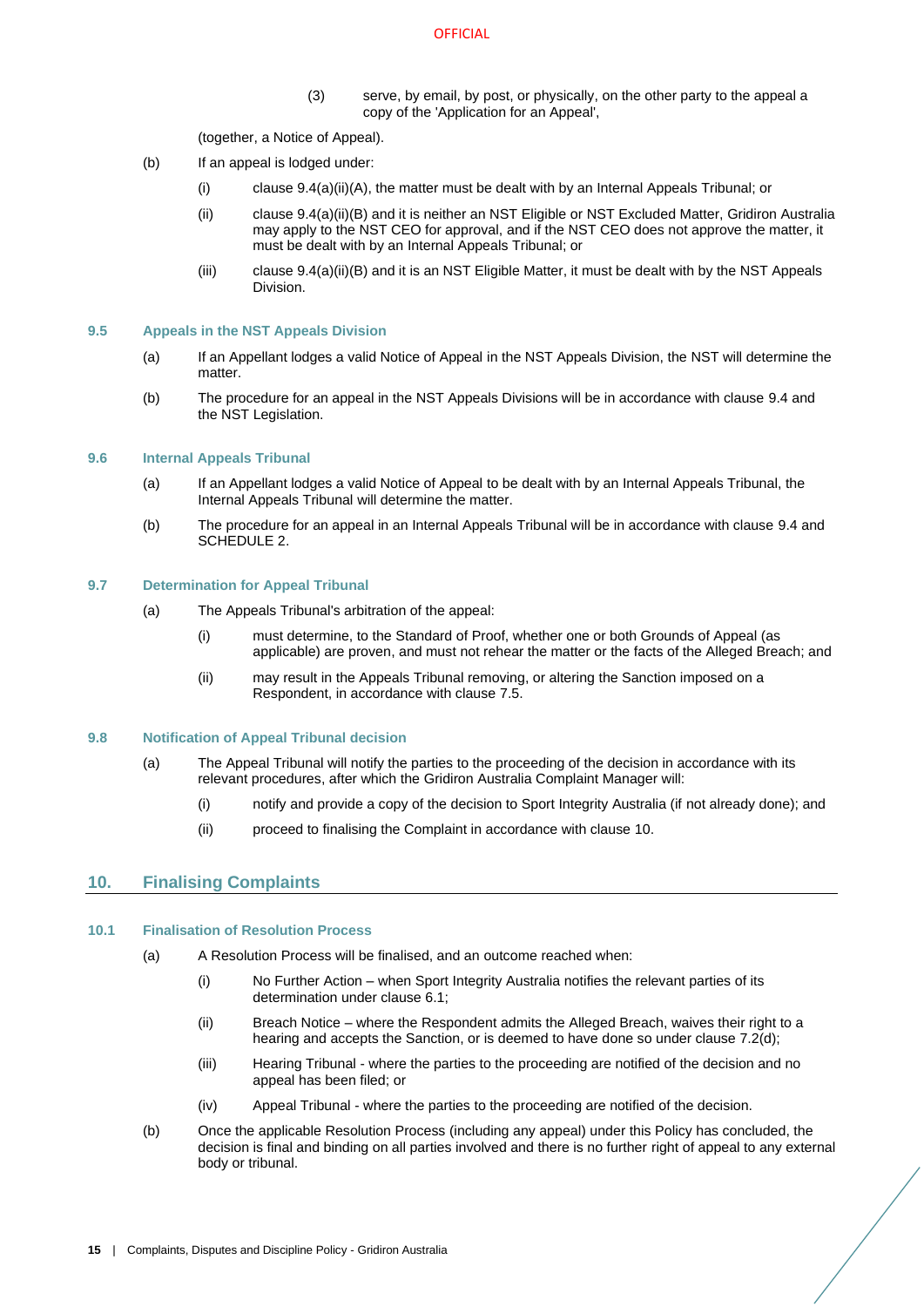# <span id="page-18-0"></span>**10.2 Notification of outcome and implementation of Sanction**

- (a) When a Resolution Process is finalised, the Gridiron Australia Complaint Manager will:
	- (i) notify Sport Integrity Australia, the Gridiron Organisation (if applicable), the Complainant and Respondent of the outcome in writing, unless otherwise provided for in this Policy;
	- (ii) take all necessary steps to implement any Sanction imposed (if applicable); and
	- (iii) ensure Gridiron Australia publicly discloses the matters referred to in claus[e 3.8](#page-7-0)[\(c\)](#page-7-7) (if applicable).

#### <span id="page-18-1"></span>**10.3 Recording Decisions and Outcomes**

- (a) Gridiron Australia shall keep records of all Complaints for a minimum of 7 years from the date the Resolution Process is finalised, which will include at a minimum a record (including dates, where relevant) of:
	- (i) the Alleged Breach;
	- (ii) the Complainant;
	- (iii) the Respondent;
	- (iv) the Resolution Process;
	- (v) the Outcome; and
	- (vi) any Sanctions and/or Provisional Action imposed.
- (b) Records must be maintained in a secure and confidential place, which may be electronically.

# <span id="page-18-2"></span>**11. Interpretation & Other Information**

#### <span id="page-18-3"></span>**11.1 Commencement**

This Policy commences on the date printed on the front cover (Commencement Date).

## <span id="page-18-4"></span>**11.2 Prior complaints**

Complaints relating to conduct which occurred prior to the Commencement Date:

- (a) must be dealt with under the policies and processes of Gridiron Australia or relevant Gridiron Organisation existing at the time the complaint was made, regardless of where that Complaint is at in that process;
- (b) cannot be resubmitted to Sport Integrity Australia under this Policy; and
- (c) are not subject to any appeal under this Policy.

# <span id="page-18-5"></span>**11.3 Requirements for Gridiron Organisations**

Gridiron Organisations must adopt and implement this Policy as their complaints management policy for complaints arising under all Eligible Policies.

# <span id="page-18-6"></span>**11.4 Interpretation**

- (a) Any document required to be provided under this Policy may be given by:
	- (i) sending it to an email or other electronic address, or to a postal address, nominated by the recipient party; or
	- (ii) email, post, or hand delivering it to that party's registered office.
- (b) A document is taken to have been received under this Policy if sent by email or other electronic transmission, on the date of transmission, or if hand delivered, on the date of delivery or if sent by post, 5 business days after it was sent.
- (c) Relevant Persons are responsible for keeping their contact details up to date with Gridiron Australia or the Relevant Organisation they are associated with, as appropriate. Delivery to the last known address is sufficient in circumstances where the current whereabouts of a Relevant Person are not known.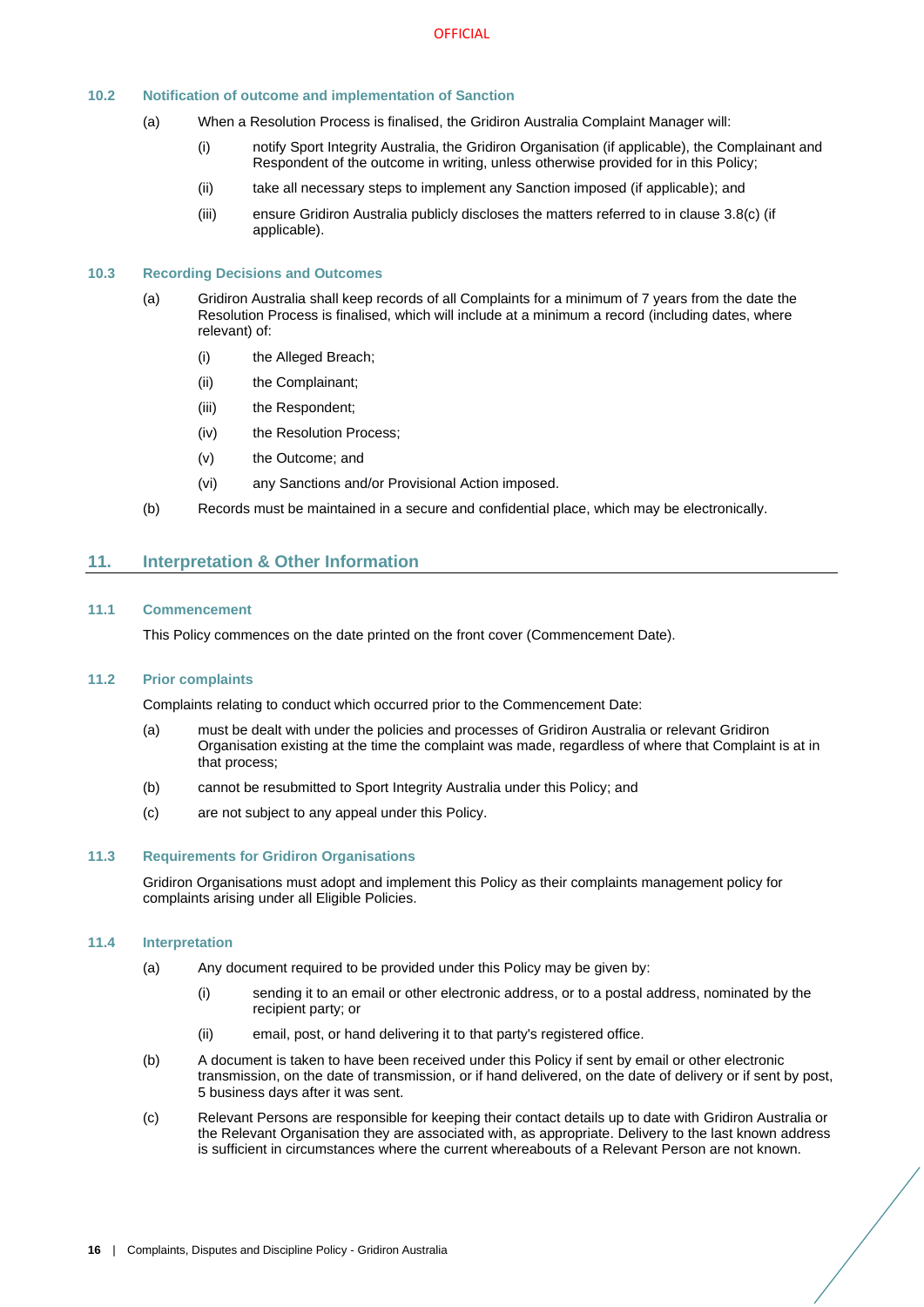# <span id="page-19-0"></span>**11.5 Amendment**

- (a) Sport Integrity Australia may amend this Policy from time to time. Gridiron Australia/Gridiron Organisation must make the new version available on its website as soon as possible including the date on which any amendment/s take effect.
- (b) Any Complaint under this Policy which is not finalised at the time of an amendment to this Policy will continue to be processed under the substantive provisions of this Policy in force at the time Sport Integrity Australia received the Complaint Form, unless Sport Integrity Australia and/or the Hearing Tribunal determines the principle of "lex mitior" appropriately applies in the circumstances.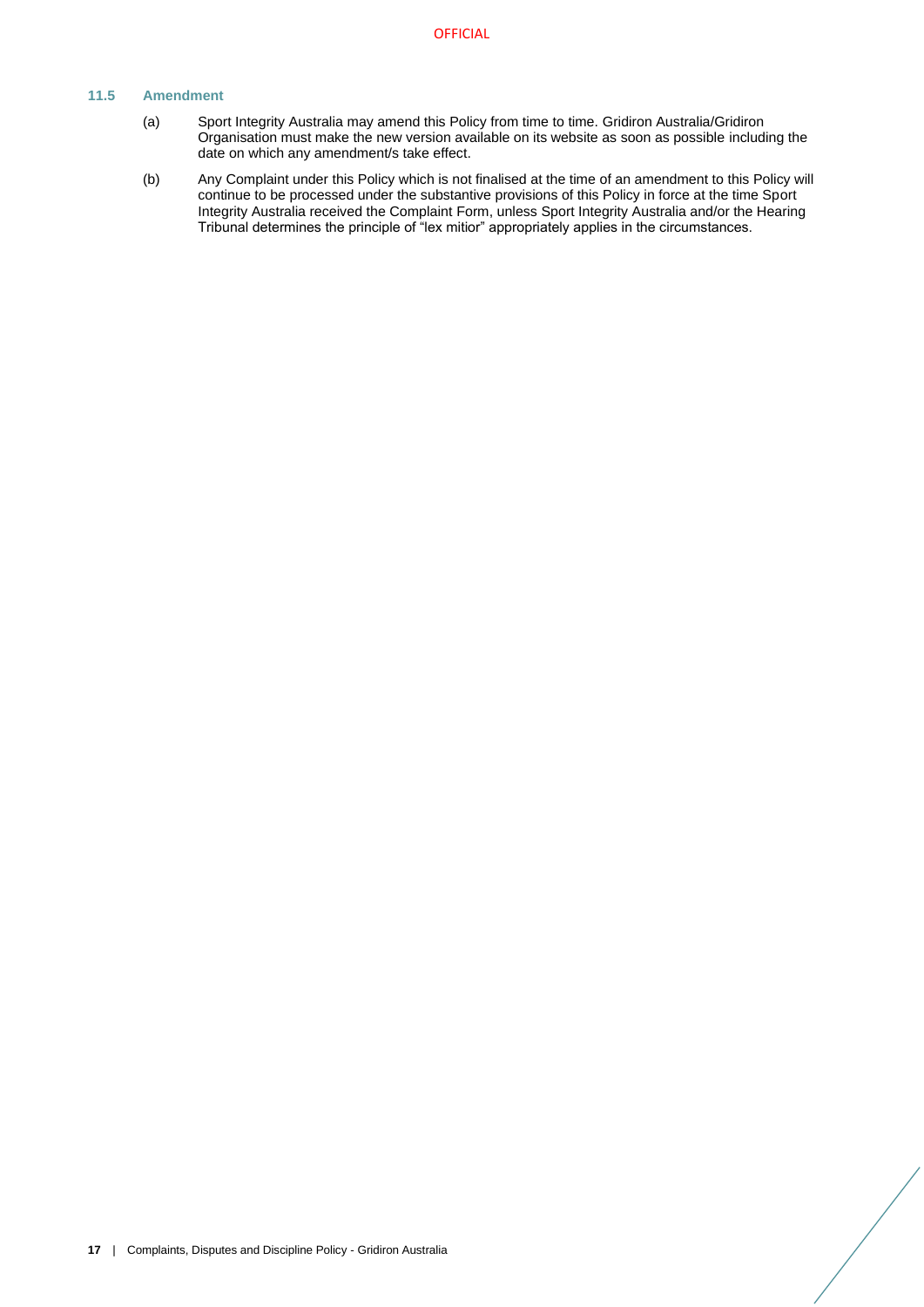# **SCHEDULE 1- Internal Hearing Tribunal Procedure**

#### <span id="page-20-0"></span>**Interpretation**

1. In this Schedule:

**Chair** means the chair of a particular Hearings Tribunal in accordance with this Schedule.

**Legal Practitioner** is a person holding a current practising certificate as a lawyer or barrister in any Australian jurisdiction.

**Sports Administrator** means a person who currently, or within the previous five years, is or has been employed in the field of sports administration.

**Tribunal Member** means an individual person sitting on a Tribunal.

- 2. Defined terms not otherwise defined in this Schedule have the meaning given to them in the Policy.
- 3. All clause references refer to this Schedule unless otherwise provided.

#### **Convening Tribunal**

- 4. As required under claus[e 8.2](#page-15-2) of the Policy, the Gridiron Australia Complaint Manager will convene a Tribunal in accordance with this Schedule.
- 5. The Tribunal shall be convened as soon as reasonably practicable in the circumstances, and shall endeavour to convene a hearing:
	- (a) For a referral under clause [8.2\(a\)\(i\)](#page-15-11) (provisional action) of the Policy, no later than one week after notification by the Gridiron Australia Complaint Manager;
	- (b) For a referral under clause [8.2\(a\)\(ii\)](#page-15-9) (breach/sanction) of the Policy, no later than three weeks after notification by the Gridiron Australia Complaint Manager.

## **Composition of Tribunal**

- 6. Subject to clause[s 7](#page-13-0) and [9](#page-16-0) each Tribunal shall:
	- (a) comprise three Tribunal Members appointed by the Gridiron Australia Complaint Manager;
	- (b) comprise at least one Legal Practitioner and one Sports Administrator;
	- (c) be chaired by the Chair, who shall be appointed by the Gridiron Australia Complaint Manager and shall be:
		- (i) a Legal Practitioner; and
		- (ii) a person of experience and skills suitable to the function of chairing a tribunal.
- 7. A Tribunal convened to hear a matter referred under clause [8.2\(a\)\(i\)](#page-15-11) (Provisional Action) of the Policy will comprise of a single Tribunal Member appointed by the Gridiron Australia Complaint Manager who is a person of suitable experience and skills, independent of Gridiron Australia and (if applicable) Gridiron Organisation.
- 8. The Gridiron Australia Complaint Manager shall use reasonable endeavours to ensure that the Tribunal Members selected do not have any actual or perceived conflict of interest in relation to the Alleged Breach that might reasonably call into question the impartiality of the Tribunal.
- 9. Should a Tribunal Member become unable to sit on a Tribunal following the convening of the Tribunal for whatever reason, the Gridiron Australia Complaints Manager shall appoint a replacement Tribunal Member.
- 10. Should a party challenge the impartiality of a Tribunal Member, the challenge will be determined by the Chair sitting alone, unless that challenge relates to the Chair in which case it will be determined by:
	- (a) the Gridiron Australia Complaints Manager; or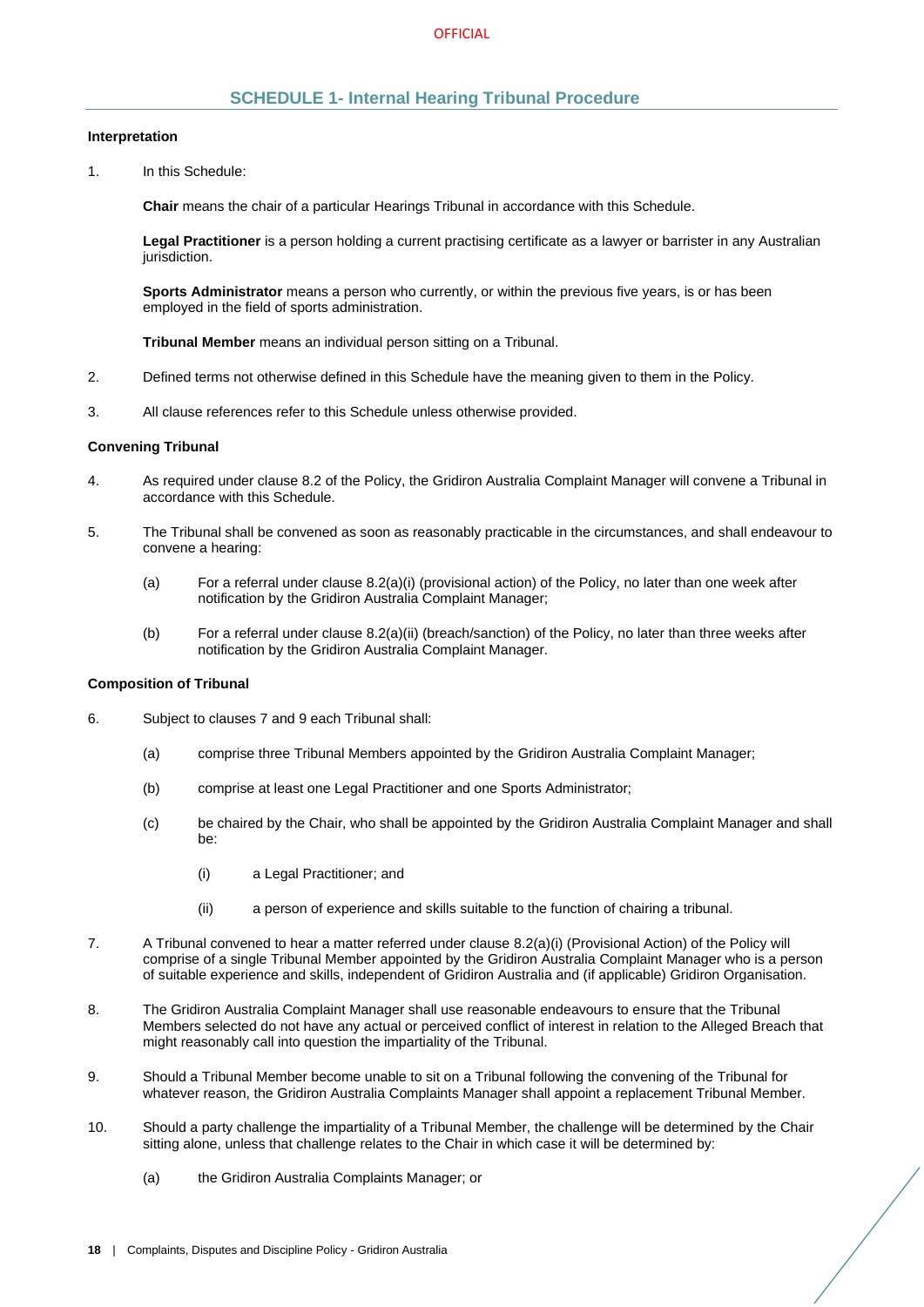- (b) if the Gridiron Australia Complaints Manager is unavailable or unable to act, the other members of the Tribunal.
- 11. There shall be no right of appeal from a decision made under clause 9.
- 12. No Internal Hearing Tribunal decision shall be invalidated by any irregularity in the appointment of a Tribunal Member.

# **Responsibilities of Chair**

- 13. Without limiting any other duties of the Chair set out under this Schedule, the person appointed as Chair of the Tribunal shall have the following responsibilities:
	- (a) to chair hearings of the Tribunal;
	- (b) to ensure accurate records are kept of all of the Internal Tribunal's proceedings and decisions, including at a minimum:
		- (i) particulars of the hearing, including date, time, and location;
		- (ii) the names of each Tribunal Member, Respondent, witnesses called, and any other parties permitted to attend by the Internal Tribunal;
		- (iii) the decision of the Tribunal, including any Sanction imposed, whether given to the parties orally, in writing or a combination of both, and the date(s) of communication;
	- (c) to ensure that the hearing is conducted in accordance with the principles of procedural fairness; and
	- (d) to communicate to all parties of a Tribunal the results of such Tribunal and provide a copy of the record of result to the Gridiron Australia Complaints Manager within seven days of the hearing.

#### **Attendance at Internal Hearing Tribunal**

- 14. The following persons shall be required to attend the Internal Tribunal Hearing conducted under this Schedule:
	- (a) the Respondent; and
	- (b) Gridiron Australia /Gridiron Organisation.
- 15. The following persons shall be entitled to attend a Tribunal hearing:
	- (a) Sport Integrity Australia;
	- (b) any person that the Chair in their absolute discretion believes will assist the Tribunal and invites to attend the Tribunal for that purpose; and
	- (c) where a Respondent or a witness is a Vulnerable Person, an adult adviser, who will, unless unavailable or other extraordinary circumstance, be such person's parent or guardian.
- 16. Each party appearing at or before the Tribunal shall bear their own costs.

#### **Non-attendance by Respondent(s)**

- 17. If a Respondent fails to attend the Internal Tribunal Hearing without reasonable cause, the hearing may proceed and a determination may be made by the Tribunal in the absence of the Respondent, provided that the Tribunal is satisfied that this Schedule has been complied with.
- 18. If Gridiron Australia /Gridiron Organisation fails to attend a Tribunal hearing without reasonable cause, the hearing may proceed and a determination may be made by the Tribunal in the absence of that person, provided that the Tribunal is satisfied that all notification procedures under this Schedule have been carried out.

#### **Adjournments**

19. A Respondent or Gridiron Australia /Gridiron Organisation may apply to the Chair to have an Internal Tribunal Hearing adjourned if there are compelling circumstances that warrant such steps being taken to avoid costs,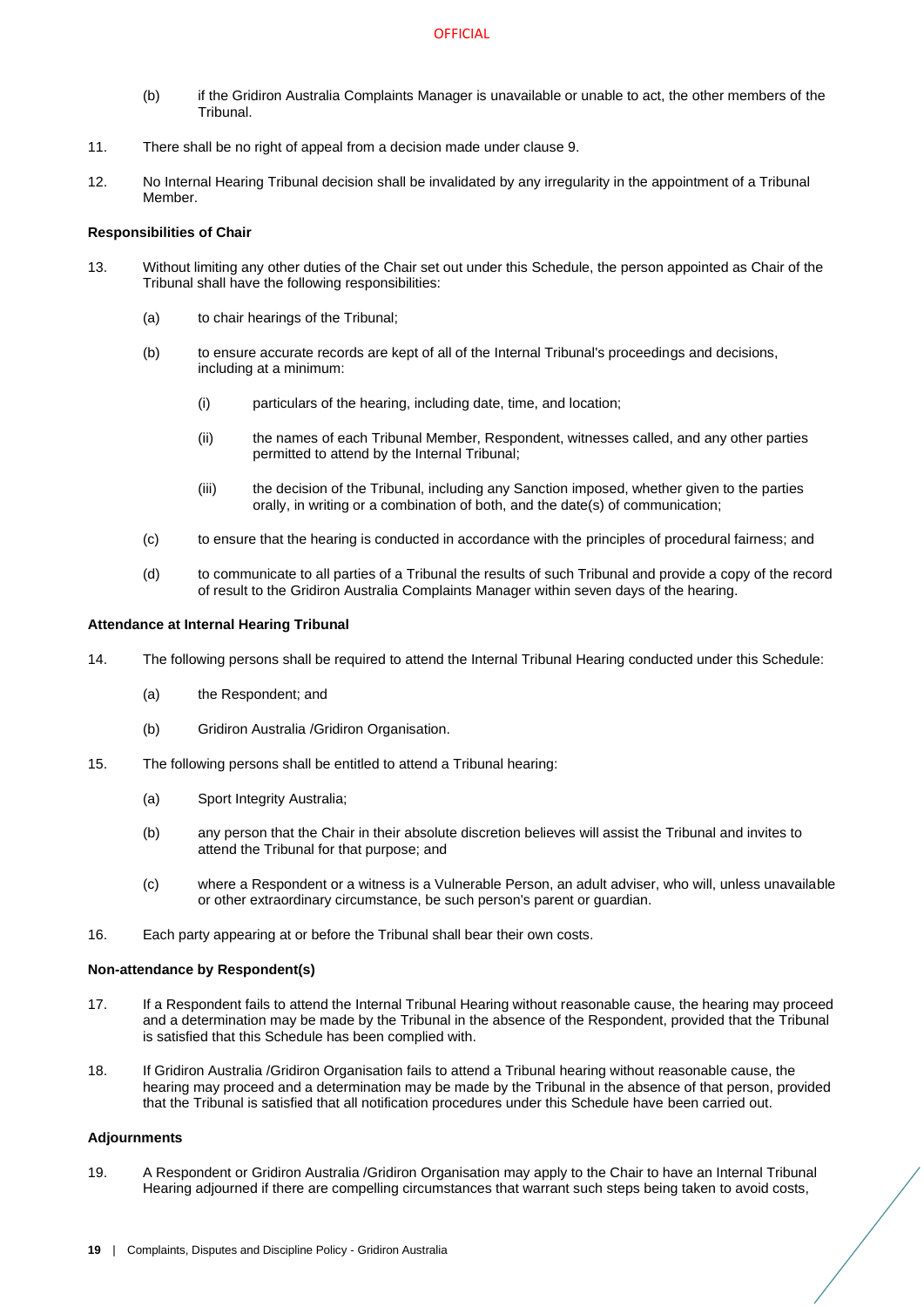hardship, or significant inconvenience to one or more parties. The Tribunal has sole discretion on whether or not to grant the application.

# **Procedure of Tribunal**

- 20. The Tribunal shall conduct the hearing in such manner as it sees fit and may in its absolute discretion:
	- (a) convene the hearing by way of video or teleconference if the circumstances warrant;
	- (b) consider any evidence, and in any form that it deems relevant;
	- (c) question any person giving evidence;
	- (d) limit the number of witnesses presented to those who provide any new evidence; and
	- (e) act in an inquisitorial manner in order to establish the truth of the issue/case before it.
- 21. Without limiting the Tribunal's power to regulate its own procedure as it sees fit, the Tribunal shall ordinarily proceed in accordance with the following steps:
	- (a) If a body corporate, Gridiron Australia, or Gridiron Organisation is a party to a Tribunal hearing, one member of that body corporate, Gridiron Australia, or Gridiron Organisation shall be appointed by the body corporate, Gridiron Australia, or Gridiron Organisation to act as spokesperson for such body at the Tribunal.
	- (b) At the commencement of a hearing, the Chair will identify the Tribunal Members and determine whether the Respondent is present to answer the allegation(s) in the Alleged Breach.
	- (c) The parties will be notified of their right to remain in the hearing until all evidence is presented but not to be present while the Tribunal considers its findings and determines an appropriate Sanction (if any).
	- (d) The Chair shall advise all those persons present of the method of recording the hearing (if any).
	- (e) The Alleged Breach shall be read out in the presence of all persons eligible to be present.
	- (f) The Respondent shall be asked whether or not they intend to dispute the Alleged Breach and the Sanction (if any).
	- (g) If the Respondent does not dispute the Alleged Breach, the Chair will provide the parties with an opportunity to make submissions as to the appropriate Sanction (if any) to be imposed.
	- (h) If the Respondent does dispute the Alleged Breach, the Chair will invite Gridiron Australia /the Gridiron Organisation to give evidence and witnesses (if any) shall be called upon to give their evidence in turn, subject to the approval of the number of witnesses to be called by the Tribunal in its discretion. The Respondent has a right to cross examine any witness called. Gridiron Australia /the Gridiron Organisation may summon the Respondent to give evidence and cross examine them.
	- (i) Each witness shall be entitled to leave the Tribunal hearing after giving evidence unless otherwise directed by the Tribunal. Witnesses shall be entitled to remain in the hearing room after giving evidence with the permission of the Tribunal.
	- (j) The Respondent shall then be entitled to present their defence. Witnesses may be called subject to the approval of the number of witnesses to be called by the Tribunal in its discretion. Gridiron Australia /the Gridiron Organisation has a right to cross examine the Respondent or any witness called.
	- (k) Where a Vulnerable Person exercises his/her right to have an adult adviser present in accordance with this Schedule, a reasonable opportunity for consultation between the minor and the adviser shall be provided by the Tribunal.
	- (l) Where a party makes video evidence available to the Tribunal, it may, at the discretion of the Tribunal, be presented. The onus of providing suitable viewing equipment shall lie with the person requesting that the evidence be presented.
	- (m) The Tribunal may, so as to limit inconvenience to witnesses, allow evidence to be given by telephone or videoconference.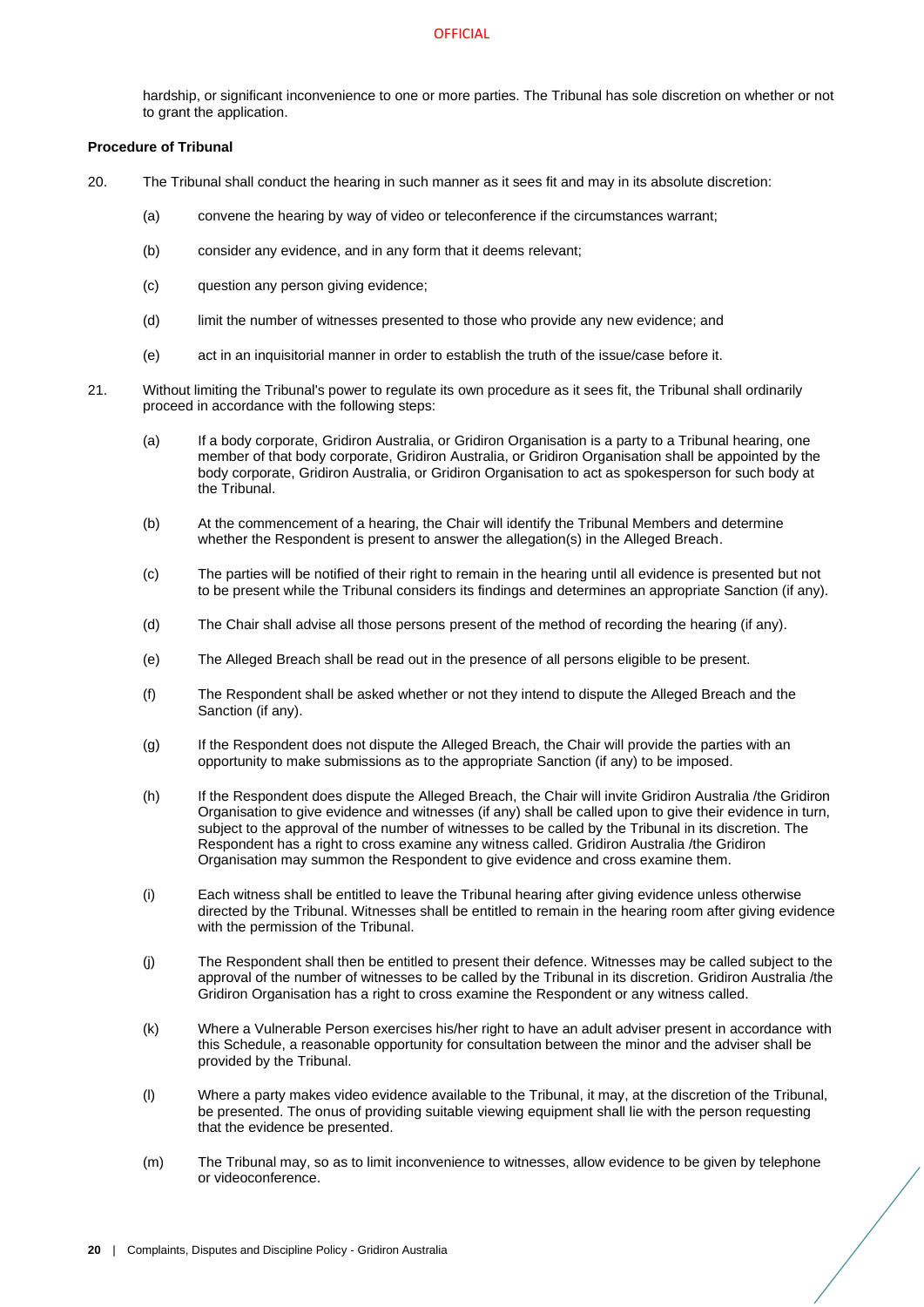- 22. At the conclusion of all of the evidence and submissions the Chair shall ask all persons present to leave the hearing room while the Tribunal considers its findings.
- 23. If the Tribunal is satisfied that a breach of an Eligible Policy has been proven using the Standard of Proof, it shall find the breach proven. Otherwise, the Complaint of the Alleged Breach shall be dismissed.
- 24. If the Tribunal is not satisfied that the particular alleged breach has been proved but is satisfied that a lesser breach of an Eligible Policy has been proven, then the Internal Tribunal may find such lesser breach proven.
- 25. Where it appears to the Tribunal that Gridiron Australia /the Gridiron Organisation has made an error in identifying the correct alleged breach of an Eligible Policy, or omitted alleged breaches that should have been made, the Tribunal may amend the allegation(s), subject always to the requirement that the Respondent must be informed of the new allegations and given an opportunity to respond to such allegations.
- <span id="page-23-2"></span>26. Where the Tribunal finds that one or more alleged breaches of an Eligible Policy have been proven, it shall inform the parties of its decision and provide Gridiron Australia /the Gridiron Organisation and the Respondent with an opportunity to make submissions as to Sanction (if the parties have not already had an opportunity to make such submissions). The Tribunal may, in its absolute discretion, decide that it is appropriate to:
	- (a) receive oral submissions as to Sanction immediately after delivering its decision as to the Alleged Breach; or
	- (b) adjourn the hearing to allow the parties to make submissions as to Sanction on some later date, in which case, the Tribunal shall direct whether submissions should be made orally or in writing.
- 27. After considering the parties' submissions as to Sanction, the Tribunal shall determine the Sanction to be imposed (if any) in accordance with clause [7.5](#page-14-1) of the Policy and shall advise the parties of its decision.
- <span id="page-23-0"></span>28. The decision of the Tribunal shall be given by the Chair. The Chair may either:
	- (a) give its decision as to the Alleged Breach and/or Sanction orally at the close of the hearing, with or without short- form oral reasons; or
	- (b) reserve its decision as to the Alleged Breach and/or Sanction but if it does so, it will provide its decision within 14 days of the hearing.
- <span id="page-23-1"></span>29. The Chair must provide written reasons for its decision within 14 days of the hearing.
- 30. Notwithstanding clause[s 28](#page-23-0)[-29](#page-23-1) of this Schedule if the Tribunal has directed the parties to make submissions as to Sanction as per claus[e 26](#page-23-2) above, the Chair will provide its decision and written reasons as to Sanction within 14 days of receipt of the submissions, or as otherwise directed by the Tribunal.
- 31. The Chair will notify the Gridiron Australia Complaints Manager of the decision of the Tribunal and provide a copy of the written reasons. The Complaints Manager will notify the parties of the decision and provide them with a copy of the written reasons.
- 32. For the Tribunal to find something has been proven on the balance of probabilities, it must be satisfied that on the evidence put before it the alleged fact or matter is more probable than not. In reaching this conclusion, the Hearings Tribunal must take into account all relevant factors including the:
	- (a) nature and seriousness of the allegations; and
	- (b) impact of the potential sanctions that may be imposed if the allegations are proven.
- 33. The standard of proof requires greater certainty for a more serious allegation compared with a less serious allegation.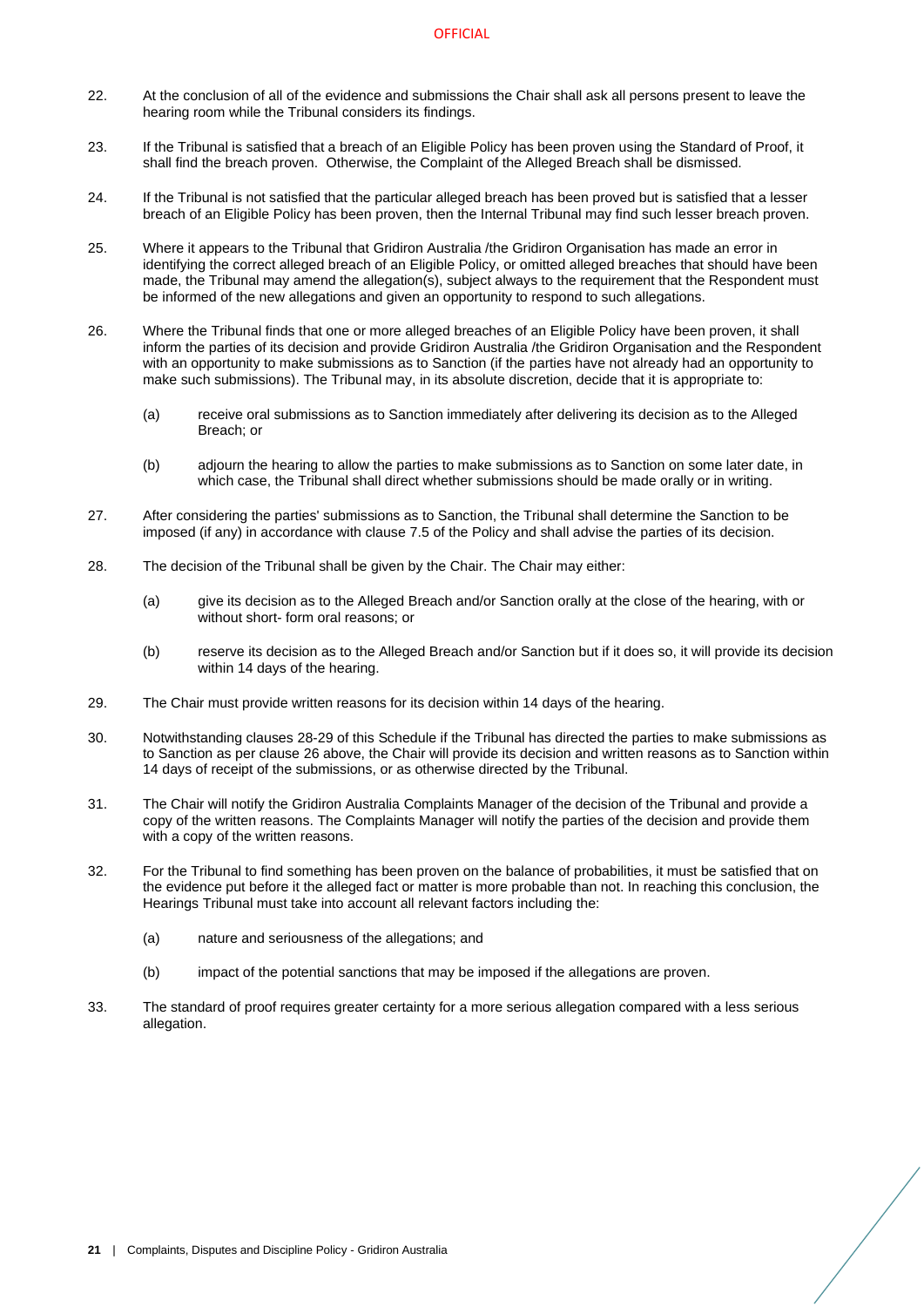# **SCHEDULE 2- Internal Appeals Tribunal Procedure**

#### <span id="page-24-0"></span>**Interpretation**

1. In this Schedule:

**Appeal Chair** means the chair of a particular Appeals Tribunal in accordance with this Schedule.

**Tribunal Member** means an individual person sitting on an Appeals Tribunal.

- 2. Defined terms not otherwise defined in this Schedule have the meaning given to them in the Policy or [SCHEDULE 1.](#page-20-0)
- 3. All clause references refer to this Schedule unless otherwise provided.

#### **Convening Internal Appeals Tribunal**

- 4. As required under claus[e 9.6](#page-17-1) of the Policy, the Gridiron Australia Complaints Manager will convene an Appeals Tribunal in accordance with this Schedule.
- 5. The Appeals Tribunal shall be convened as soon as reasonably practicable after a referral under clause [9.6](#page-17-1) of the Policy and shall endeavour to convene no later than two weeks after notification by the Gridiron Australia Complaints Manager.

#### **Composition of Internal Appeals Tribunal**

- 6. Subject to clause [7](#page-24-1) of this Schedule, each Appeals Tribunal shall:
	- (a) comprise three Tribunal Members selected by the Gridiron Australia Complaints Manager;
	- (b) comprise at least one Legal Practitioner and one Sports Administrator; and
	- (c) be chaired by the Appeal Chair who shall be appointed by the Complaints Manager and shall be:
		- (i) a Legal Practitioner; and
		- (ii) a person of experience and skills suitable to the function of chairing an Appeals Tribunal,

none of whom sat on or was involved in the original Hearings Tribunal for the Alleged Breach subject of the appeal.

<span id="page-24-1"></span>7. Clauses 9 - 11 (inclusive) o[f SCHEDULE 1](#page-20-0) apply to an Appeals Tribunal with any necessary amendments.

## **Procedure of Internal Appeals Tribunal**

- 8. Subject to this Schedule, the Appeals Tribunal and persons appearing before it are bound by the same procedures under this Policy as if the Appeals Tribunal was the Tribunal hearing a matter at first instance.
- 9. The Appeals Tribunal must limit its hearing to consideration of the Ground(s) of Appeal relied upon by the Appellant under clause [9.3\(a\)](#page-16-7) of the Policy, in accordance with clause [9.5](#page-17-0) of the Policy.
- 10. The Respondent to an Appeals Tribunal will be given the opportunity to file a written submission in response to the Notice of Appeal.
- 11. The parties to an Appeal Tribunal may not call witnesses unless given leave to do so by the Appeals Tribunal. The Appeals Tribunal will not allow a party to call a witness to give evidence in relation to any matter outside of the Ground(s) of Appeal relied upon by the Appellant.
- 12. An Appeals Tribunal has the power to:
	- (a) dismiss the appeal;
	- (b) uphold the appeal;
	- (c) impose any of the Sanctions set out in the Policy; or
	- (d) reduce, increase, or otherwise vary any Sanction imposed by the Hearing Tribunal under the Policy,